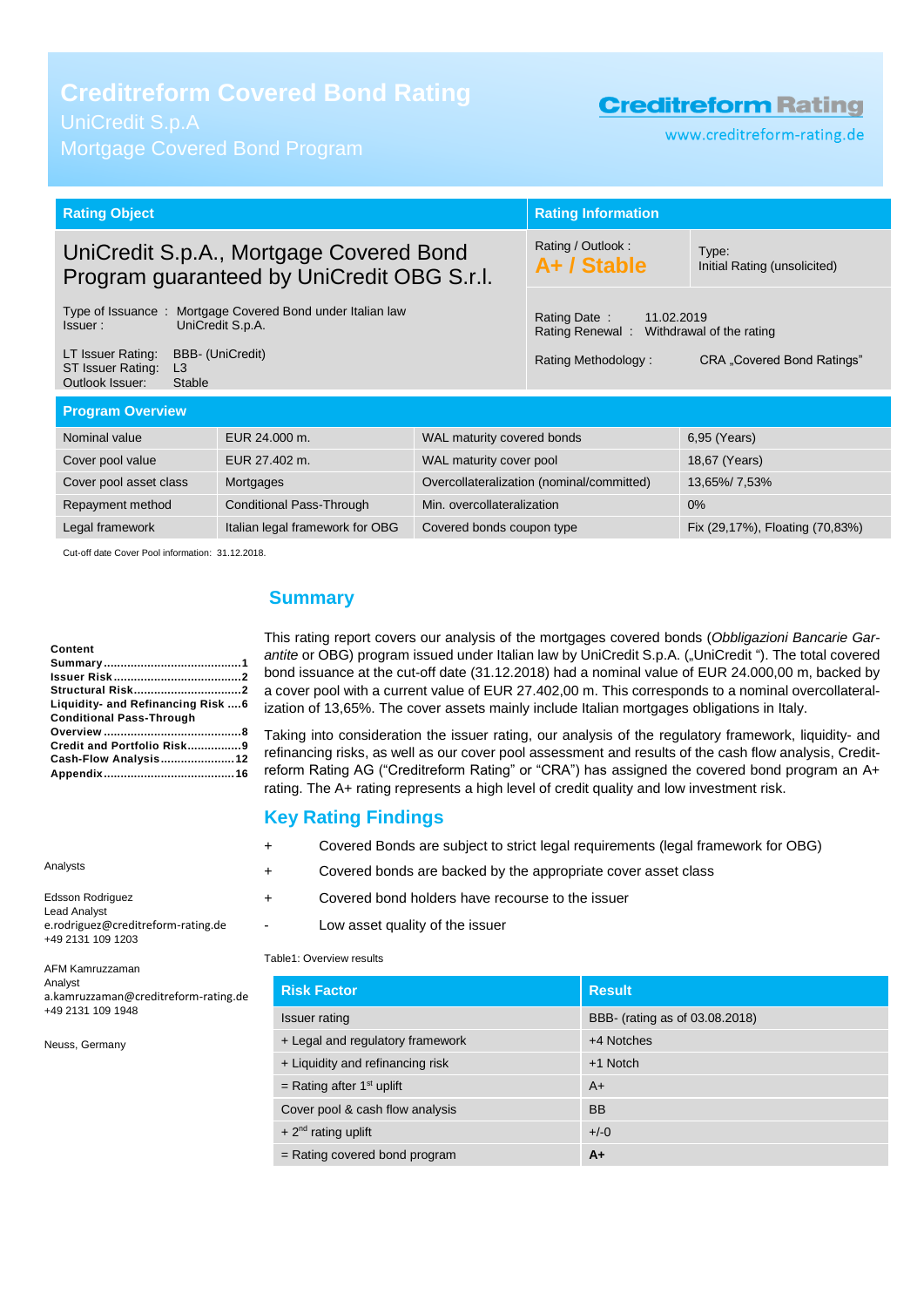#### <span id="page-1-0"></span>**Issuer Risk**

#### **Issuer**

Headquartered in Milan, UniCredit S.p.A. (hereinafter: UniCredit) is the largest bank in Italy in terms of total assets. In addition, UniCredit belongs to the list of global systemically important banks; therefore, UniCredit must fulfill special regulatory requirements. The historical origin of the bank goes back to year 1870. The Group serves approximately 26 million customers, and had total assets amounted to EUR 837 billion as of 2017. UniCredit operates primarily in more than 14 countries in Central and Eastern Europe and in 18 other countries worldwide.

The bank was able to achieve a positive net profit of EUR 5,8 billion in 2017; however this result was boosted primarily by the capital gains related to the sale of Pioneer Group to Amundi with a net volume of EUR 2,1 billion. Overall, UniCredit regained its profitability while keeping its asset writedowns at a manageable level. In addition, UniCredit is ahead of its schedule with regards to reducing its operating expenses. In particular, UniCredit's reduction of the number of FTE's as well as its number of branches enabled UniCredit to boost its profitably. The ongoing improvement of its asset quality can be explained through the reduction of its non-performing exposures and the accelerated run down of its non-core portfolio. Furthermore, UniCredit achieved a solid level of capitalization due to the capital increase of EUR 13 billion in 2017. The overall liquidity situation of the bank is satisfactory.

## <span id="page-1-1"></span>**Structural Risk**

**Transaction structure**

Table 2: Overview of all transaction's parties | Source: CRA

| <b>Role</b>                  | <b>Name</b>                                                                                                                |
|------------------------------|----------------------------------------------------------------------------------------------------------------------------|
| <b>Issuer</b>                | UniCredit S.p.A., Milan                                                                                                    |
| Guarantor                    | UniCredit OBG S.r.I.                                                                                                       |
| Cover pool monitor / Trustee | BDO S.p.A.                                                                                                                 |
| Cover pool administrator     | A portfolio manager should be appointed by the SPV to facilitate the<br>cover assets liquidation in case of issuer default |

Figure1: Overview of Covered Bond emission | Source: CRA

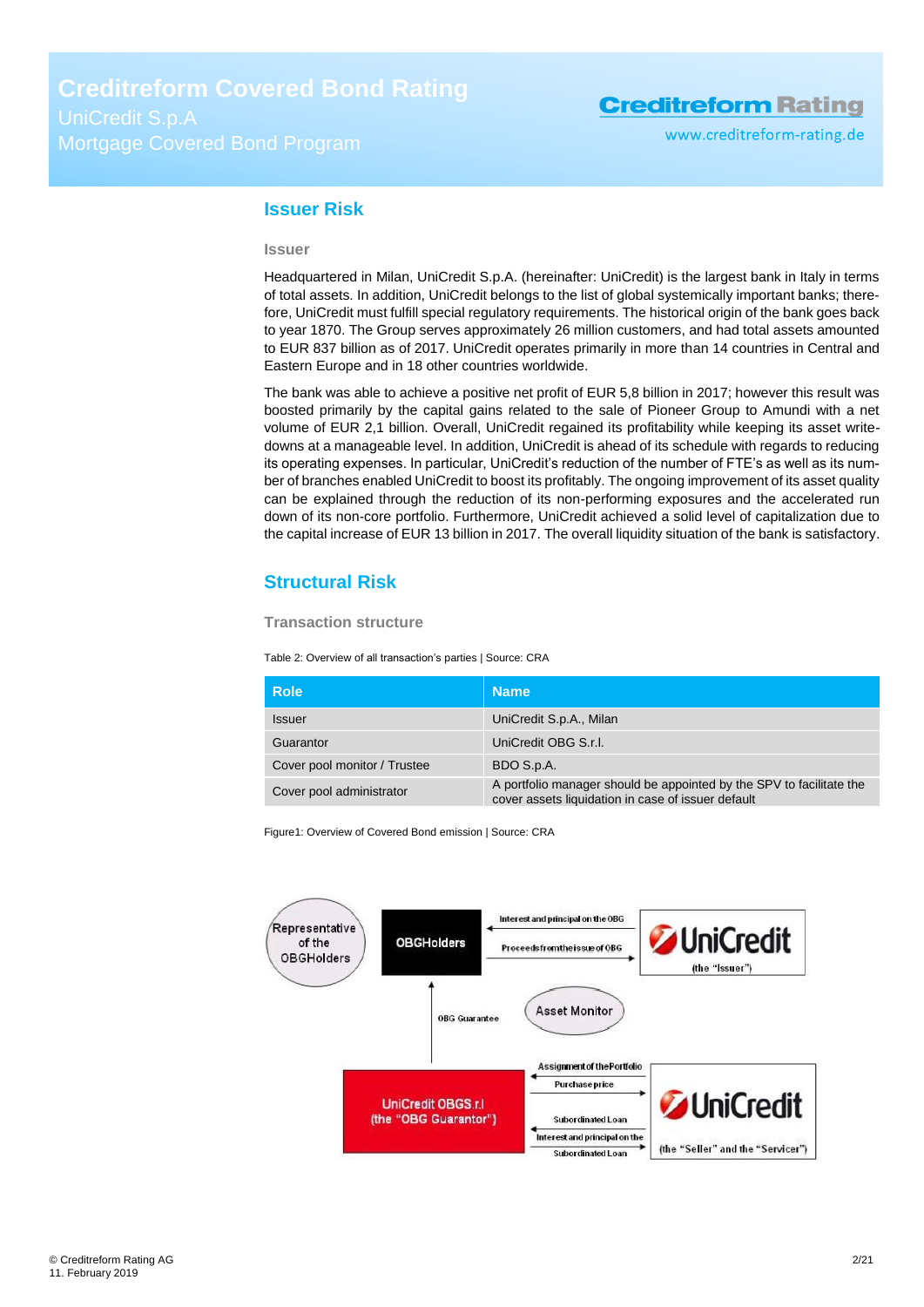**Legal and Regulatory Framework**

In Italy, no distinct and independent legal framework exists which specifies the regulation of covered bonds by law. Italy has firstly incorporated covered bonds in the legal set-up in 2005 by amending the existing Italian securitization law (Law no. 130/1999) on the basis of two additional articles (Law no. 80/2005) dealing with the administration and issuance of Italian covered bonds ('Obbligazioni Bancarie Garantite' (OBG)).

While Italian banks do not need a special license to issue covered bonds, they have to fulfil certain requirements and comply with a number of limits in order to be allowed to issue covered bonds and to transfer eligible assets to a special purpose vehicle (SPV). Pursuant to the Italian central bank – the Bank of Italy – only banks with equity of leastwise EUR 250 million and a consolidated total capital ratio of leastwise 9% are allowed to issue covered bonds. This also accounts for the delegating banks, i.e. the cover asset suppliers. Furthermore, for an unlimited transfer of eligible assets to the SPV**,** the Tier 1 ratio has to be at least 9% and the Core Equity Tier 1 ratio has to be at least 8%. These requirements are more demanding than those currently requested by other European legal frameworks where a license system prevails. For instance, universal banks need to have a minimum Core Equity Tier 1 ratio of 4.5% according to Basel III standards.

According to Law no. 80/2005, the setting of a covered bond transaction is regulated. First of all, a credit institution delegates eligible cover assets to the SPV, which grants a guarantee for the issued covered bonds in favour of the covered bond holders. By means of a true sale, the SPV buys the assets via a subordinated loan received or safeguarded by a bank (this can be a bank different than the one selling the assets). The selling bank or another bank then issues covered bonds, while the assets bought by the SPV are used to guarantee the claims of the covered bond holders and relevant counterparties, as well as to pay transaction costs. Thus, the purpose of the SPV is to a) acquire eligible cover assets and become their owner and b) grant a guarantee for the issued covered bonds, safeguarded by the cover assets. The loan is reimbursed only after all covered bonds have been redeemed.

On 12/14/2006 and on 12/27/2006 Law no. 80/2005 was enriched by the decree of the Ministry of Economy and Finance (No 310) and regulations of the Bank of Italy (Circular No 263) including eligibility criteria of cover assets, the maximum permissible proportion between transferred assets and issuable securities and the kind of collateral to be supplied to covered bond holders by the SPV. Finally in 2007, the implementing principles were enacted and with it the legal framework necessary to issue covered bonds was finalized.

The Bank of Italy is responsible for the regulatory monitoring of covered bond programs, both off-site as well as on-site. On a regular basis, the Bank of Italy examines the compliance with relevant eligibility criteria and their documentation, like the requirement of own funds of leastwise EUR 250 million and a consolidated total capital ratio of leastwise 9%. The Bank of Italy stipulates that each issuing bank on its own is predominantly responsible for the assessment of operational risk, for suitable monitoring techniques and for its effective functioning at all times. Overall, the supervision of the covered bond issuer is only partially in line with EBA's best practice, as the covered bond program need not be approved and authorized by the competent authority. Besides, in case of an issuer default, the duties and powers of the supervisory authority comprise, amongst others the consultation on the administrator's actions, the power to order special audits, or the granting of extra powers to the administrator, which again fulfils EBA Best Practices.

The Italian legal framework accords with Article 129 CRR, which governs the risk-weighting of covered bonds, and is also in line with UCITS Directive 52(4). Italian covered bonds are eligible in repo transactions with the Bank of Italy.

Regarding the implementation of the BRRD, which features resolution authorities with several particular resolution tools and deals with the failure of financial institutions, Italy has translated the directive - including the bail-in tool - into national law on 1/1/2016. The BRRD allows authorities to interfere as fast as possible in an affected or bankrupt institution in order to guarantee the continuance of the institution's financial and economic tasks and to mitigate the aftermath of an institution's bankruptcy on the economy and the financial system. This law should ensure that the corresponding resolution authority exempts covered bonds from bailing-in and write downs. In November 2015, the Bank of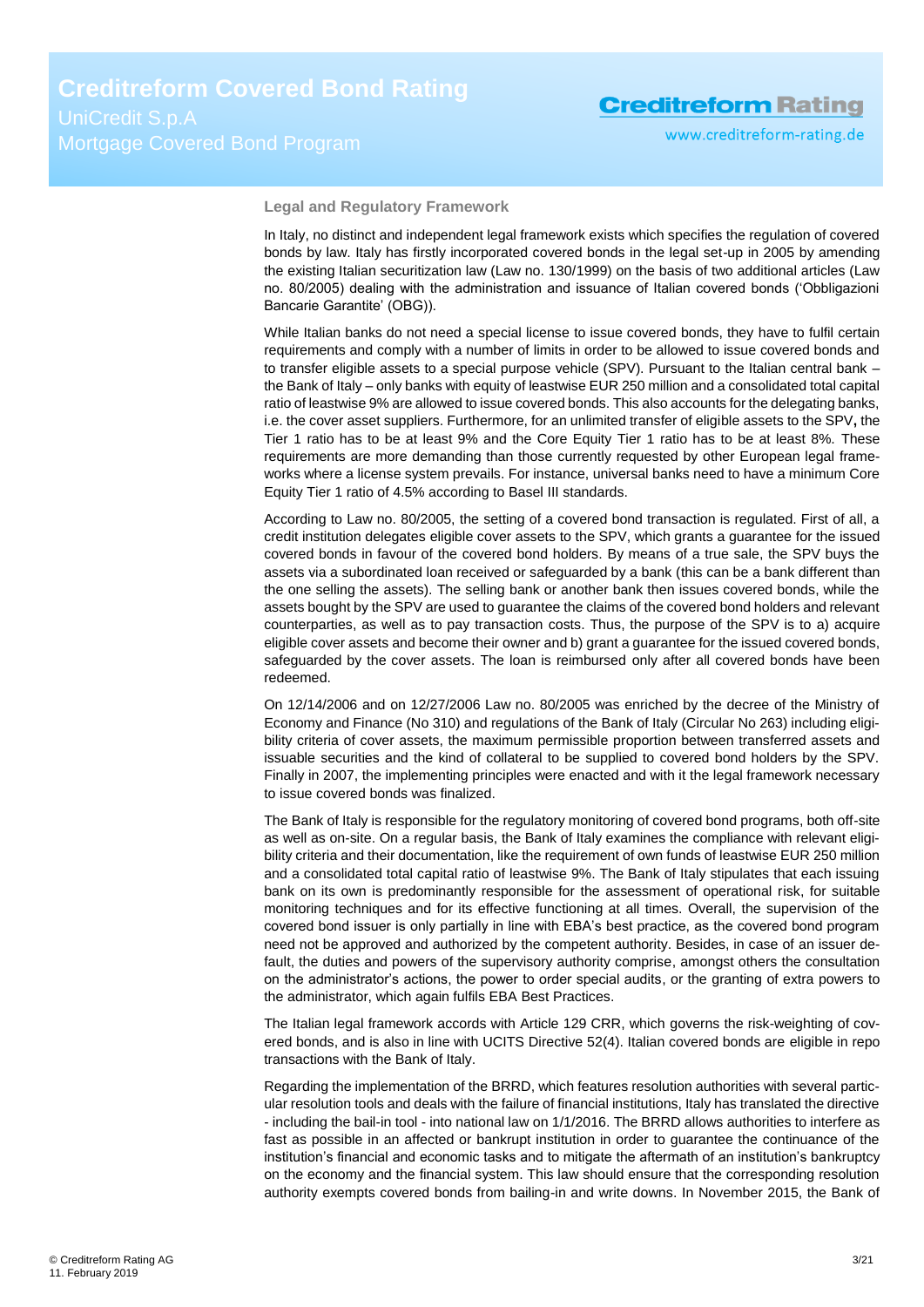www.creditreform-rating.de

Italy saved four Italian banks (Banca delle Marche, Banca Popolare dell'Etruria, Cassa di Risparmio di Ferrara and Cassa di Risparmio di Chieti). The non-performing loans of the four troubled banks were delegated to a bad bank. While subordinated creditors were bailed-in, senior unsecured and covered bond creditors were fully repaid. Thus, covered bonds (and senior unsecured) were exempted from a bail-in. Nevertheless, this was in 2015 before the new resolution regime was introduced. Under the new BRRD provisions senior unsecured investors would not have been spared. Two years later on 6/23/2017, the ECB adjudged Banca Popolare di Vicenza and Veneto Banca to be 'failing or likely to fail'. The Italian regime decreed to separate the two banks into a good and a bad bank and to bail-in shareholders and junior bondholders.

#### **Insolvency Remoteness and Asset Segregation**

In Italy, the segregation of cover assets is accomplished via the sale/transfer of cover assets by a universal credit institution to a SPV equipped with a guarantee covenant. Consequently, the cover assets are isolated from the issuer's remaining assets and reserved for the preferential claim of the covered bond holders. EBA's best practice of assets segregation is fully satisfied. The Italian legal framework stipulates that the warranty issued by the SPV in favour of the covered bond holders has to be binding, first-demand, implicitly and autonomous of the issuing credit institution's liabilities. Moreover, in case of failure to pay or insolvency of the issuing bank the guarantee will be restricted to cover pool asset value to assure insolvency remoteness of the SPV, while the SPV is reliable for the ongoing interest and principal payments. All funds arising from the resolution procedure will be included in the cover pool and thus, utilized to meet the claims of the covered bond holders. The repayment of any outstanding obligation to covered bond holders, derivative counterparties and of transaction costs ranks senior to the repayment of the subordinated loan of the SPV.

In case of an issuer default, no automatic acceleration of the covered bond takes place. Covered bonds will continue to exist and they will be reimbursed at the time of their original contractual maturity. Besides, failure to pay does not cause a covered bond default. Italy mainly issues soft-bullet covered bonds, i.e. an extension period will grant additional time to pay back principal and interest payments of covered bonds, while only a small volume of covered bonds outstanding goes into passthrough mode in case of non-payment. Covered bond holders have a preferential claim on the cover assets by law, i.e. they are endowed with the right to assert a claim with the issuing bank and to demand complete reimbursement of the covered bond.

In case of an issuer default, the SPV will be in charge of repaying covered bondholders and relevant counterparties and will conduct lawsuits for covered bond holders against the issuing credit institution. The covered bonds are direct, unconditional liabilities of the issuer. Regarding bankruptcy remoteness, Italy fully complies with EBA's best practice and provides structural features to guarantee the remoteness of the covered bond from the insolvency of the issuer and a preferential treatment of the covered bond holders regarding the cover assets. If the funds arising from the liquidation are scarce to repay covered bond holders, covered bond holders in addition can file an unsecured claim against the general insolvency estate of the issuer and can make use of the dual recourse, which ranks senior to the unsecured creditors and fulfils EBA's best practice. These provisions are regulated by the legal framework replacing the general insolvency law.

#### **Trustee**

The Italian legal framework stipulates that an external asset monitor has to be nominated by the issuer and he or she has to supervise the accuracy of the transactions, the soundness of the cover assets as well as the reliability of the covered bond guarantee in favour of the covered bond holders. Furthermore, the asset monitor conducts audits of the cover pool and controls the retention of the coverage tests and verifies them. The asset monitor has to be an independent auditing firm endowed with the necessary expertise and know-how. Each year the asset monitor has to give a full account to the Board of Directors and to the internal audit department of the bank. Though the legal framework does not require any particular reporting to the Bank of Italy, the asset monitor usually submits any substantial discrepancy to the competent authority, while the report of the asset monitor is also investigated by the auditor of the bank. The bank's auditor, who files a report to the Bank of Italy on a regular basis, too, should call the Bank of Italy's attention to detrimental assessments. Furthermore, every half-year and for every single operation the issuers have to investigate the quality of the cover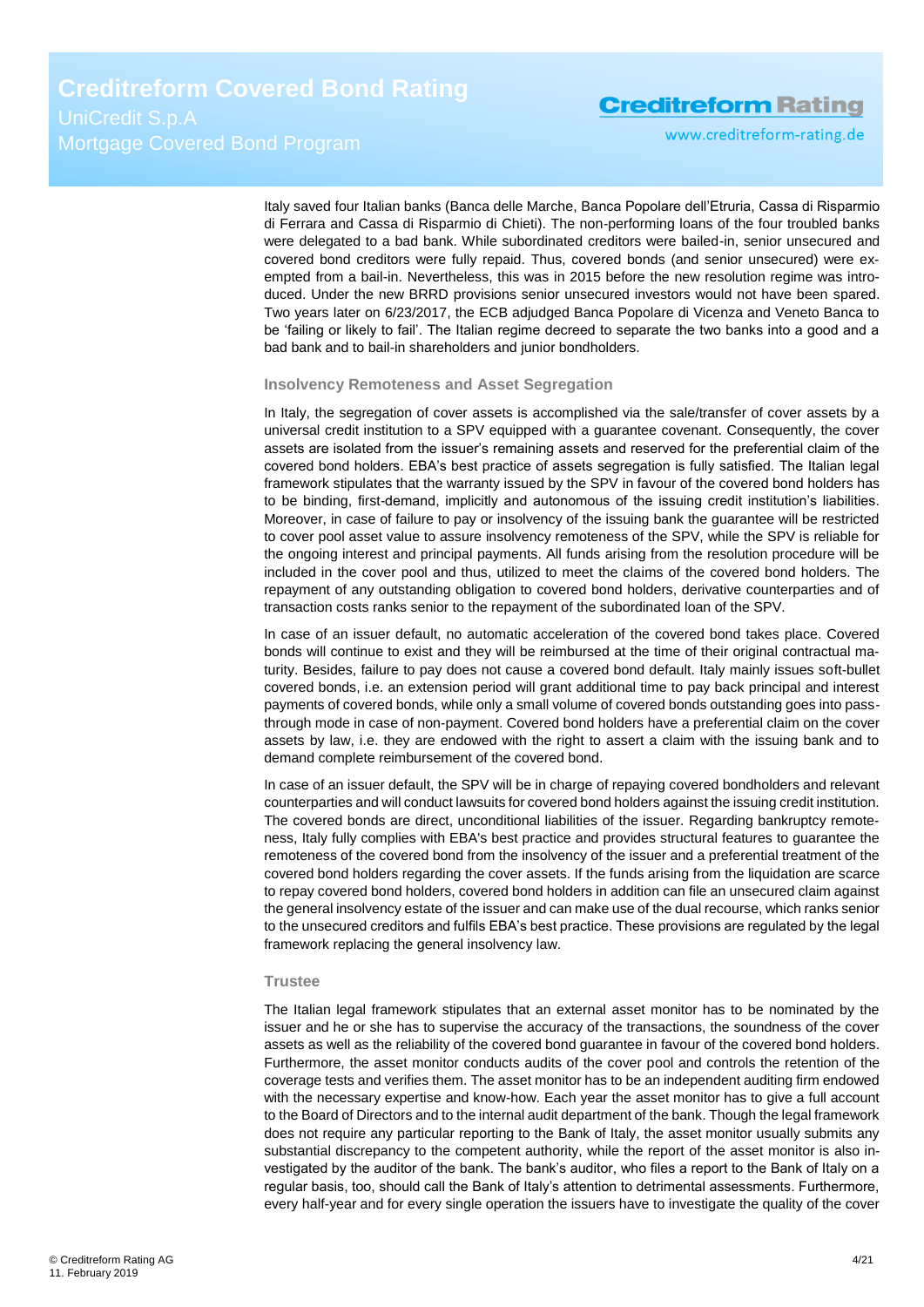www.creditreform-rating.de

pool, the adherence to the stipulated ratio of outstanding covered bonds to cover assets, the adherence to transfer restrictions and asset integration requisites, and the efficiency of any derivative hedge instrument. Overall, Italy fully conforms to the EBA requirement of appointing the cover pool monitor and formulating corresponding duties and powers.

#### **Special Administrator**

In case of issuer default or any other crisis with respect to covered bonds, the legal framework has set out duties and powers regarding the special administrative function - i.e. the ongoing management of the covered bonds - which is governed in an independent way and on behalf of the covered bond holders' preferential interests. The SPV has to organize the remaining liabilities of the issuer and has to fulfil payments at the time of their original contractual maturity, while the SPV will also be appointed to enforce the rights of the covered bond holders against the issuer in the bankruptcy proceedings. Italy fully complies with EBA's best practice regarding the administration of the covered bond program post the issuer's insolvency or resolution.

#### **Eligibility Criteria**

All assets transferred to the SPV are part of the cover pool. Eligible cover assets are residential mortgage loans with a maximum LTV of 80% of the nominal value or commercial mortgage loans with a maximum LTV of 60%. Moreover, claims owed or guaranteed by third parties are allowed with a maximum of 10% of total cover assets, while the third party either has to be a public entity of EEA member countries and Switzerland with a maximum risk-weight of 20%, or a public entity of non-EEA member countries with a risk weight of 0% or another entity of non-EEA member countries with a risk weight of 20%. Further eligible cover assets are senior mortgage-backed securities assessed with credit quality step 1, while at least 95% of the underlying assets include above mentioned eligible assets. If the amount of mortgage-backed securities exceeds the limit of 10% of the issuance nominal level of outstanding covered bonds, further requirements have to be obeyed. First the residential or commercial mortgage loans must be provided by an affiliated credit institution. Second, the issuer has to bear the risk underlying the whole junior tranche. And finally, the issuer and SPV must be capable of guaranteeing the eligibility and the amount of securitized assets at any time and they have to endow the special asset monitor with all important information in order to execute essential surveillance and monitoring duties. The assignment of eligible assets to the SPV is subject to various thresholds with respect to the regulatory capital levels of the issuer. If the Tier 1 ratio is at least 9% or higher and the Core Equity Tier 1 ratio is at least 8% or higher no transfer limitations exists. However, if the Tier 1 ratio is at least 8% or higher and the Core Equity Tier 1 ratio is at least 7% or higher, the amount of eligible assets that can be sold is limited to 60%. Finally, if the Tier 1 ratio is at least 7% or higher and the Core Equity Tier 1 ratio is at least 6% or higher, the transfer limit is set to 25%. Overall, substitution assets are allowed up to a limit of 15% of the cover pool's nominal value.

Eligible cover assets are residential mortgage loans with a maximum LTV of 80% of the market value or commercial mortgage loans with a maximum LTV of 60% of the market value, while exceeding the LTV cap makes the whole loan ineligible to be included in the cover pool. In Italy, both soft and hard LTV limits are in place. Hard limits are used, when the loan is comprised in the cover pool, while soft limits are used, when the loan deviates from the limit after inclusion. There exists no cap that induces the elimination of an existing loan from the cover pool. Thus, if the LTV limit is violated after a loan has been included in the cover pool, the issuer should either substitute the loan with a complying loan, or reduce the amount of the loan computable in the cover pool. Considering property revaluation, residential properties have to be evaluated every 3 years and commercial properties every year in accordance with Article 208(3) of the CRR. Overall, these legal requirements result in complete consistency with EBA's best practice considering LTV limits and the measurement and frequency of revaluation.

The geographical scope of legitimate mortgage assets and public sector assets is confined to EEA countries and to Switzerland, while regulatory arrangements are present to ensure that the cover assets are enforceable in the corresponding jurisdiction. This conforms fully to EBA's best practice.

Primary assets classes in the cover pool are residential mortgages, commercial mortgages, public sector loans and senior mortgage-backed securities, while issuers decide on the structure of cover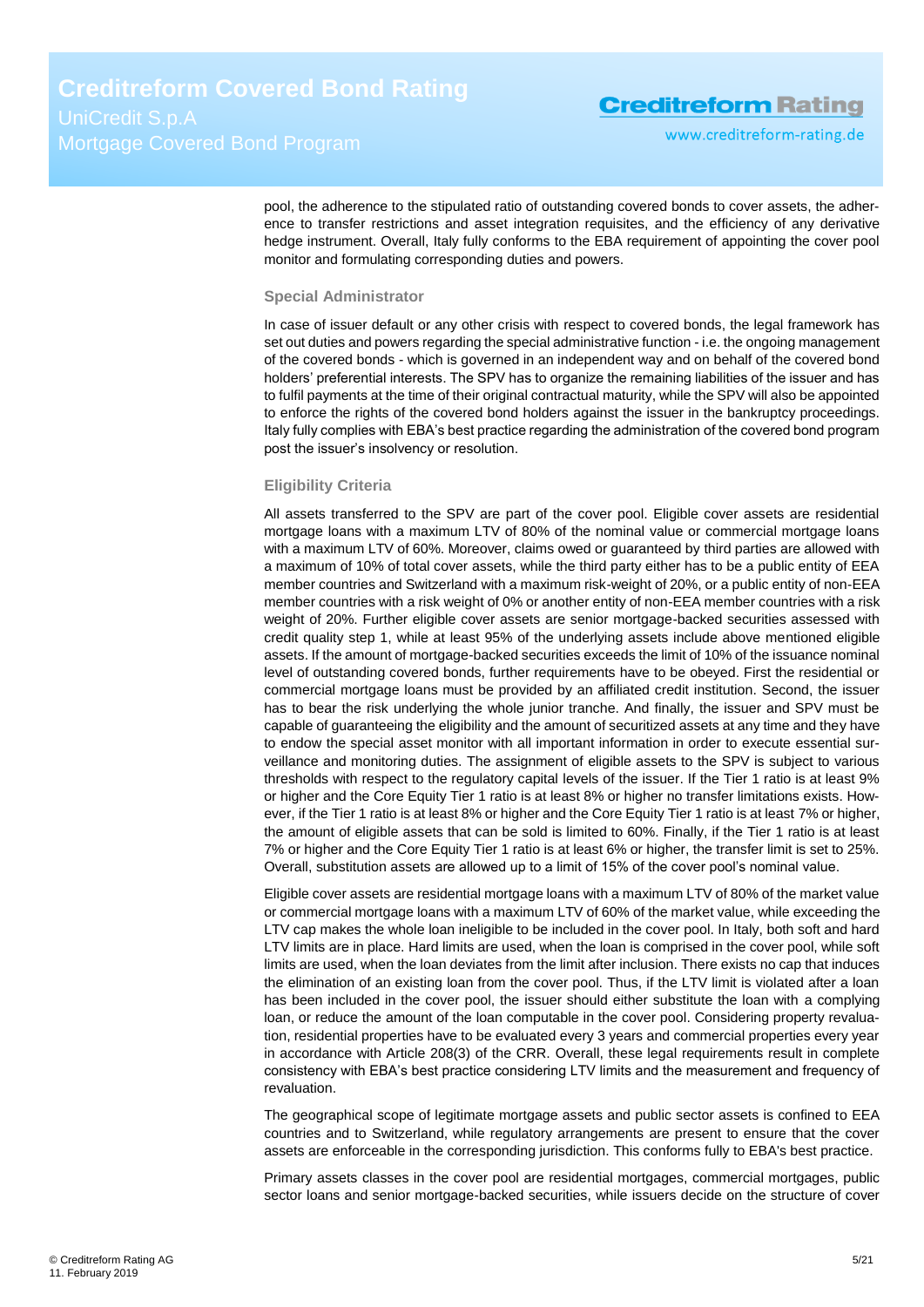www.creditreform-rating.de

pools on their own. Thus, mixed asset cover pools are possible and no regulatory limits with respect to the composition need to be adhered. Accordingly, Italy is merely partially aligned to EBA's best practice in terms of the composition of the cover pool.

Issuing banks primarily use derivative instruments in the cover pool to hedge market risks, like interest rate and currency risks. In case of issuer default, derivative contracts in the cover pool cannot be cancelled upon the issuer's bankruptcy and no automatic acceleration takes place. Derivative instruments, which are allowed in the cover pool, rank pari passu to covered bond holders. The treatment of derivatives fully conforms to EBA's best practice, as the legal framework requires that derivative instruments are permitted in the covered bond program solely for risk hedging purposes, while contracts in the cover pool cannot be cancelled upon the issuer's bankruptcy and no automatic acceleration takes place.

#### **Systemic Relevance and External Support**

After the 2007/2008 financial crisis, Italian covered bonds outstanding increased from around EUR 15bn in 2008<sup>1</sup> to around EUR 127bn in 2012. The outstanding amount has been increasing since and hit a new high-point at around EUR 147bn in 2017. The changing volume is mainly attributed to mortgage covered bonds outstanding, which reached from EUR 116bn in 2012 to EUR 140bn in 2017, while public sector covered bonds decreased from EUR 10bn to EUR 7bn at the same period. On average, 31bn mortgage covered bonds were issued each year over the last five years, whereas only 2,4bn public sector were issued each year over the same period.

With a market share of approximately 18% outstanding covered bonds in relation to the entire covered bonds segment as of 2017, UniCredit S.p.A. is one of the largest issuer on the Italian market, with a portfolio consisting primarily of mortgage covered bonds. Likewise, being the largest bank in Italy, the positioning of UniCredit S.p.A. in the Italian banking sector has been classified as systematically important*.*

#### **Summary Structural Risk**

In general, the Italian legal framework for OBG defines the legal basis for covered bond programs in Italy, it defines clear rules to mitigate risks in particular regarding: insolvency remoteness, asset segregation, investor's special claim vis-à-vis other creditors, the roll and appointment of a special administrator, among other provisions.

Therefore, we considered the structural framework in Italy as positive, accomplishing an adequate set of rules for Italian covered bonds. Furthermore, we contemplate the importance of UniCredit SpA in the Italian covered bonds market in our analysis. Due to those reasons we have set a rating uplift of four (+4) notches.

### <span id="page-5-0"></span>**Liquidity- and Refinancing Risk**

#### **Minimum Overcollateralization**

 $\overline{a}$ 

According to the legal framework and the Italian Ministry of Economy, assets have to be at least of the same amount as the covered bonds outstanding on a nominal and a NPV basis. In addition, interests deriving from underlying cover assets must be at least as high as interest payments on covered bonds. Thus, Italy requires issuing banks to stick to an overcollateralization level of at least 0% on a nominal and a NPV basis.

If a positive mandatory overcollateralization is required by the individual covered bond program, the overcollateralization level is binding, while respective assets above the minimum overcollateralization ratio are fully covered. Italy is considered aligned with EBA's best practice of coverage principles and overcollateralization, as requisites exist that guarantee an overcollateralization level beyond 0% and

<sup>1</sup> Source: EMF-ECBC (2018), ECBC: European Covered Bond Fact Book 2018, EMF-ECBC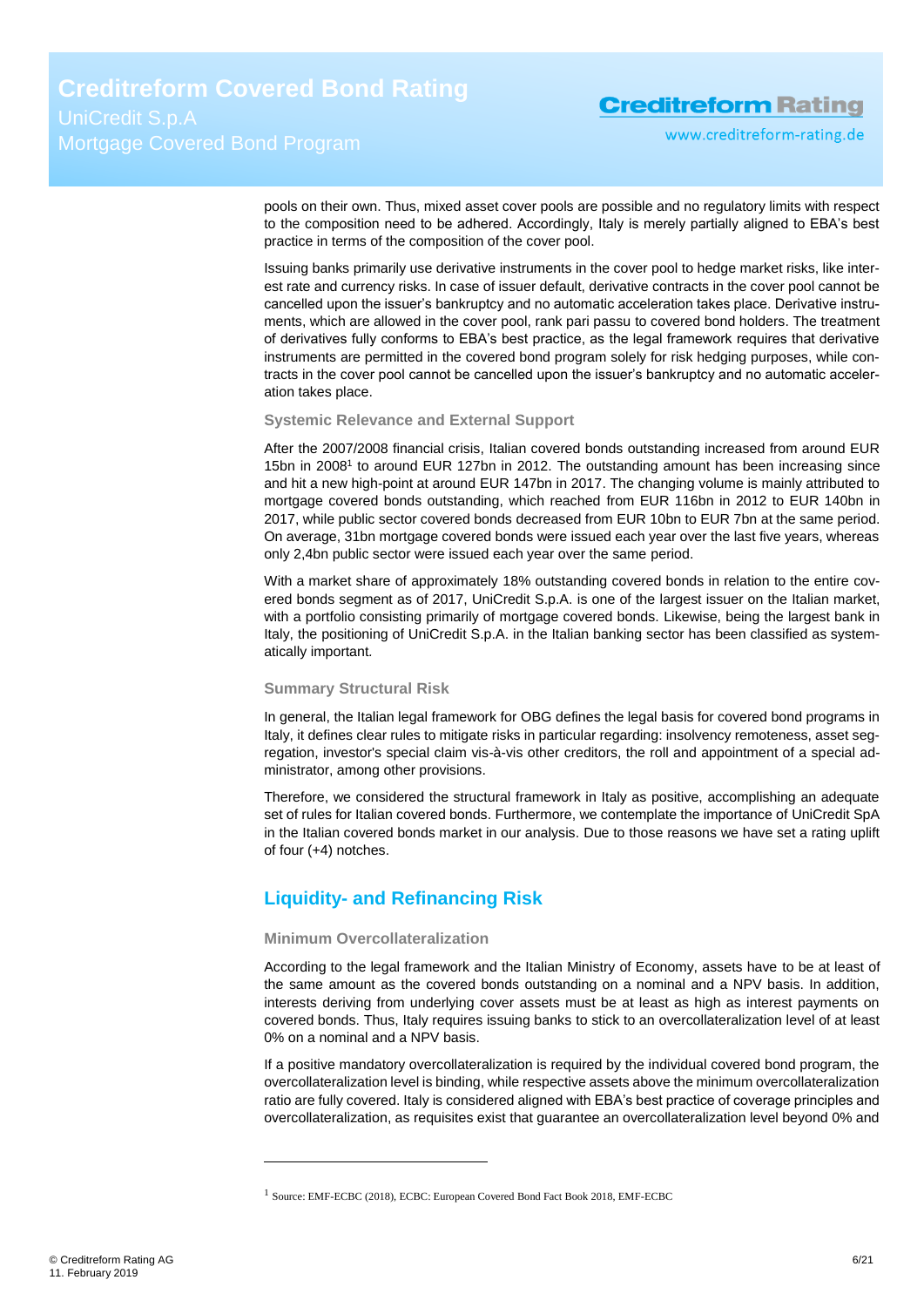www.creditreform-rating.de

thus ensure the repayment of obligations of the covered bond programs, together with the repayment of liabilities towards derivative counterparties and transaction costs.

Cash flows originating from cover assets have to be sufficiently large to disburse both principal and interest payments to covered bond holders and to settle up the costs of derivative counterparties. In order to comply with the regulations that assets have to be leastwise as high as covered bonds outstanding, an integration of cover assets can be conducted. For instance, further eligible assets, or substitution assets like deposit accounts at banks within EEA member countries or other countries with a 0% risk-weight can be opened, or own debt securities with a remaining contract period of less than 1 year can be included in the cover pool. Thus, integration is merely permitted in order to keep the amount of cover assets at least as high as the amount of covered bonds issued, if overcollateralization is stipulated to keep the ratio up to the prearranged limit and to meet the 15% threshold of eligible substitution assets.

#### **Short-term Liquidity Coverage**

No requirements with respect to liquidity risks, i.e. a mandatory liquidity buffer, are specified within the legal framework, while the principal procedure to alleviate liquidity risk is natural matching and stress testing. Furthermore, interest matching prerequisite is present and considers operational costs of the SPV and payments to derivative counterparties. As there exists no requirement for the implementation of a particular liquidity buffer Italy is considered to be merely partially aligned with EBA's best practice.

#### **Stress Tests and Matching**

While coverage tests have to be conducted, the legal framework does not stipulate any prescription to do stress tests. It is neither obligatory to do stress tests to anticipate interest rate and currency discrepancies, nor to do stress tests regarding the calculation of the coverage requirement per se. Nevertheless, stress testing can be conducted on a voluntary basis. Overall, EBA's guidelines are not satisfied.

#### **Asset-Liability Mismatches**

In order to guarantee that the revenues from the cover pool assets are always adequate to wipe off the claims of the covered bond holders and the transaction costs, the issuing banks need to implement suitable asset-liability management procedures and to conduct particular checks and supervisions leastwise half a year. Both nominal and present value coverage tests have to be undertaken every six months.

#### *Repayment Method*

This covered bond program issues covered bonds in the form of conditional pass through maturity structure, i.e. a final repayment with extension optionality at the end of the term. Maturity mismatches between cover assets and liabilities thus may be mitigated by extension of the legal final maturity of respective covered bonds. This feature of the covered bond program is considered quantitatively within our cash flow analysis.

#### *Refinancing Costs*

In the event of the issuer's insolvency, the legal framework stipulates that, the guarantor may sell a random part of the cover pool in every six months only if sale proceeds are sufficient to redeem the relevant pass-through OBG without incurring a loss and to make provisions towards accumulation for the earliest maturing OBG.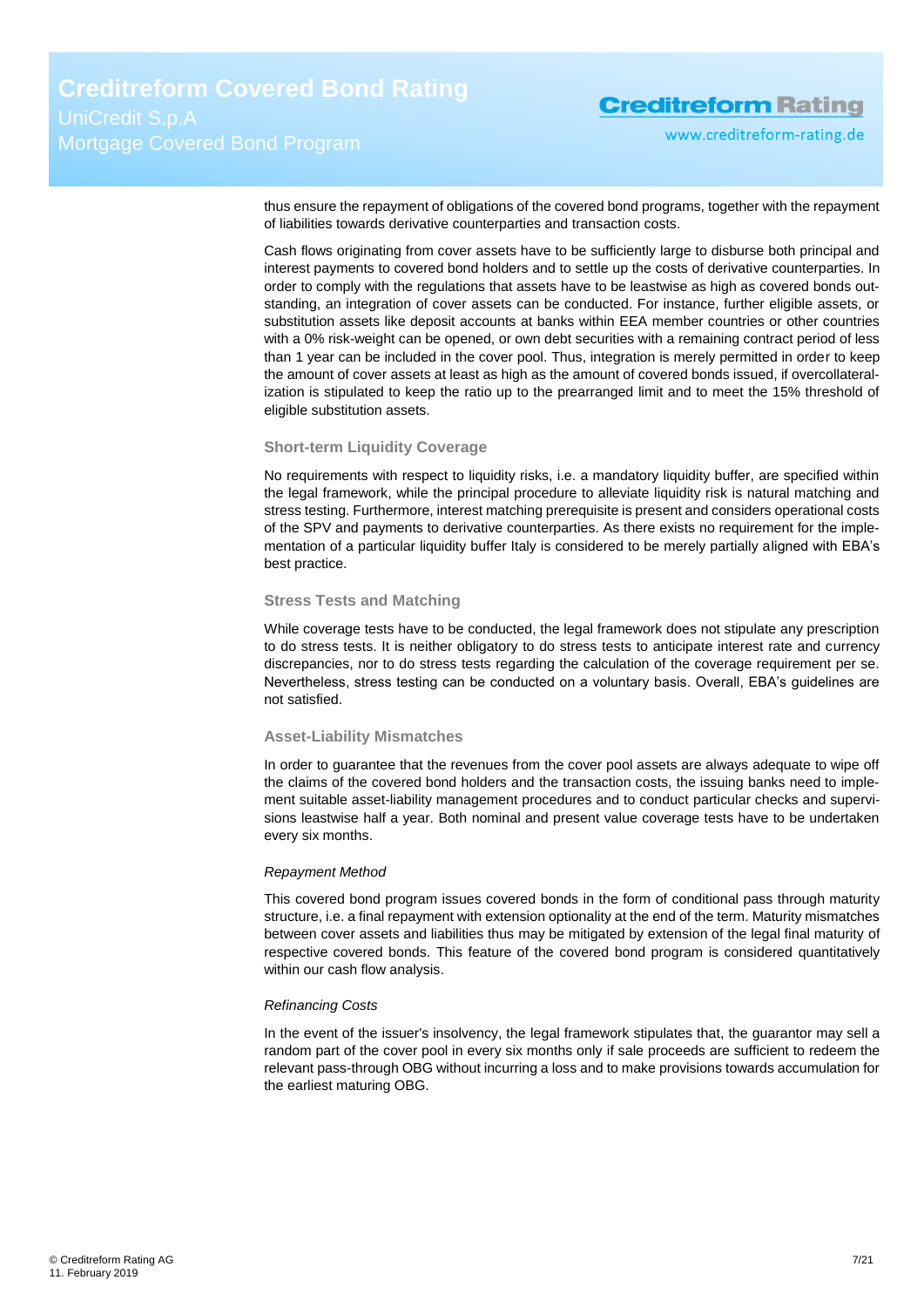#### **Other Liquidity Risks**

Derivative instruments can be an additional measure to hedge market risks, like interest rate and currency risks. In case of issuer default, derivative contracts in the cover pool cannot be cancelled upon the issuer's bankruptcy and no automatic acceleration takes place. Derivative instruments, which are allowed in the cover pool, rank pari passu to covered bondholders. Information on the maturity of outstanding bonds, notional and NPV coverage, the structure of the cover assets, positions in derivatives and the fixed interest periods, the voluntary stress tests and the respective coverage shall be published on a semi-annual basis.

#### **Summary Liquidity and Refinancing Risk**

In comparison to other jurisdictions, the regulatory requirements for liquidity and risk management for OBG are relatively weak and barely in line with the requirements of EBA Best Practices. Overall, sufficient structural safeguards are not established due to the absence of compulsory liquidity buffers and no obligation to conduct stress tests for interest rate and currency risks.

Nevertheless, we assess the overall legal provisions on liquidity management for covered bonds (OBG) programs issued in Italy and set a rating uplift of only one (+1) notch.

#### <span id="page-7-0"></span>**Conditional Pass-Through Overview**

In conditional-pass through maturity structure, maturity mismatches between cover assets and liabilities can be mitigated by the extension of the legal final maturities of respective covered bonds. 'Pass-Through OBG' means any series in respect of which: (i) the issuer has defaulted and fails to redeem the OBG on the applicable maturity date and (ii) the OBG guarantor has insufficient funds to redeem the OBG on the relevant maturity date.

Regarding UniCredit OBG, if the issuer becomes insolvent and the OBG guarantor has insufficient funds to repay the full OBG at the maturity date, the OBG becomes pass-through and the legal maturity is extended by 38 years. Once pass-through, payment of all unpaid amounts will be deferred automatically until 38 years, provided that any unpaid amount will be paid by the guarantor on any OBG payment date up to the extended period. However, the guarantor may sell a random part of the cover pool in every six months only if sale proceeds are sufficient to redeem the relevant pass-through OBG without incurring a loss and to make provisions towards accumulation for the earliest maturing OBG, without deteriorating the 'Amortisation Test'.

An amortisation test is carried out after the issuer event of default. The purpose of the test is to ensure that the cover assets, adjusted after taking into account the arrears and defaults, are at least equal to the outstanding covered bonds. For UniCredit OBG, the amortisation test is set at 75% of the applicable OC, i.e. the contractual OC before the occurrence of an issuer default. Failure to satisfy the amortisation test will constitute a guarantor event of default. This feature of the covered bonds is considered quantitatively during our cash-flow analysis.

Breach of such test allows the representatives of the OBG holders to serve an guarantor acceleration notice if directed by an extraordinary resolution of the OBG holders. Upon servicing the notice, the OBG becomes immediately due and payable together, irrespective of their scheduled maturity. A flow chart of the UniCredit pass-through OBG mechanism has been presented in [Figure](#page-8-1) 2: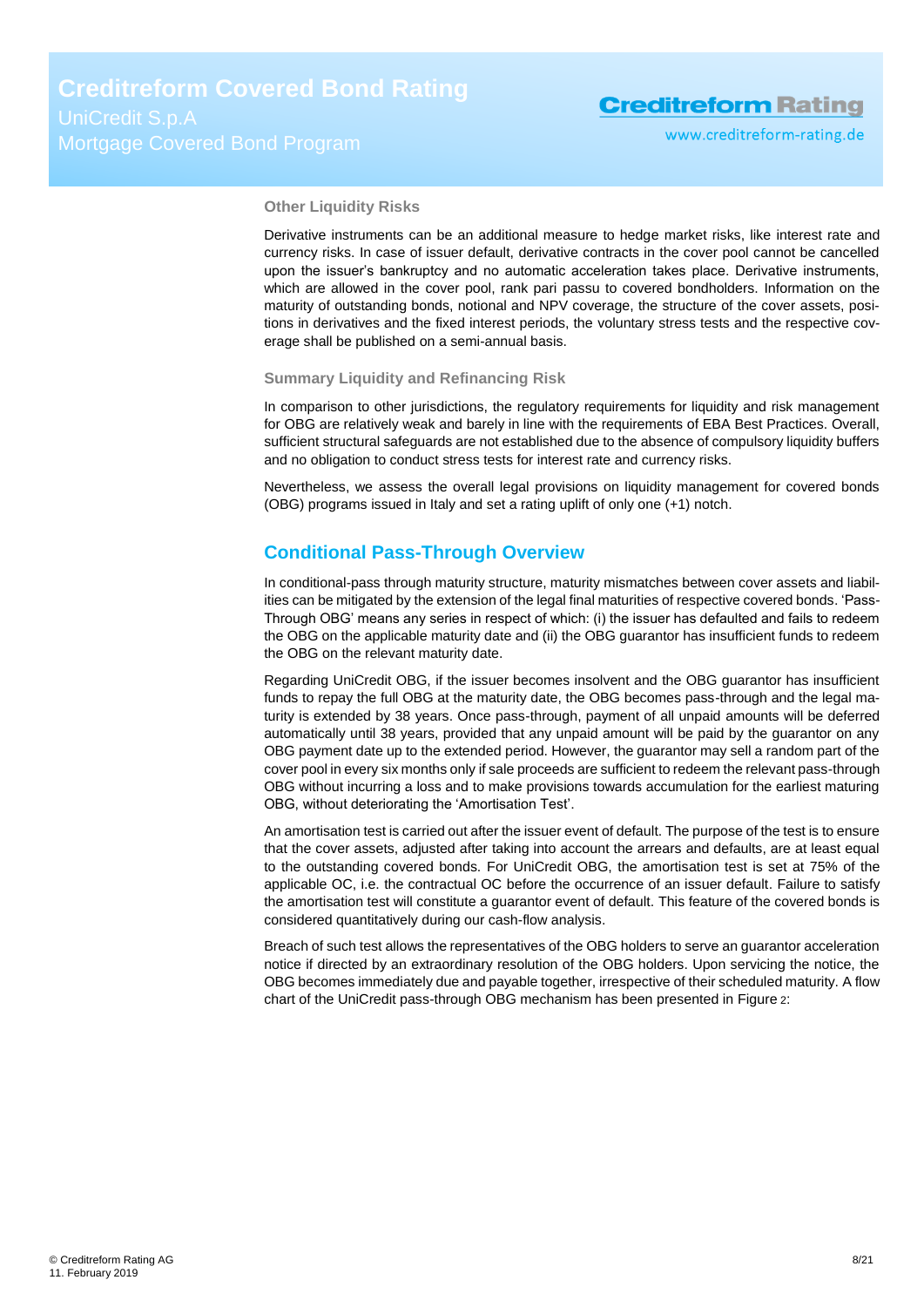www.creditreform-rating.de



<span id="page-8-1"></span>Figure 2: UniCredit Conditional Pass-Through OBG Mechanism I Source: UniCredit

## <span id="page-8-0"></span>**Credit and Portfolio Risk**

#### **Cover pool analysis**

The analysis of the cover pool is based on public information which has been made available by the Issuer, in particular the Harmonised Transparency Template ("HTT") as per regulatory requirements. This information was sufficient according to CRA´s rating methodology "Covered Bond Ratings".

At the cut-off-date 31.12.2018, the pool of cover assets consisted of 319.068 debt receivables, of which 100,00% are domiciled in Italy. The total cover pool volume amounted to EUR 27.402,00 m in residential (95,29%), commercial (4,71%) and others (0,00%). The ten largest debtors of the portfolio total to 0,53%. [Table 3](#page-9-0) displays additional characteristics of the cover pool: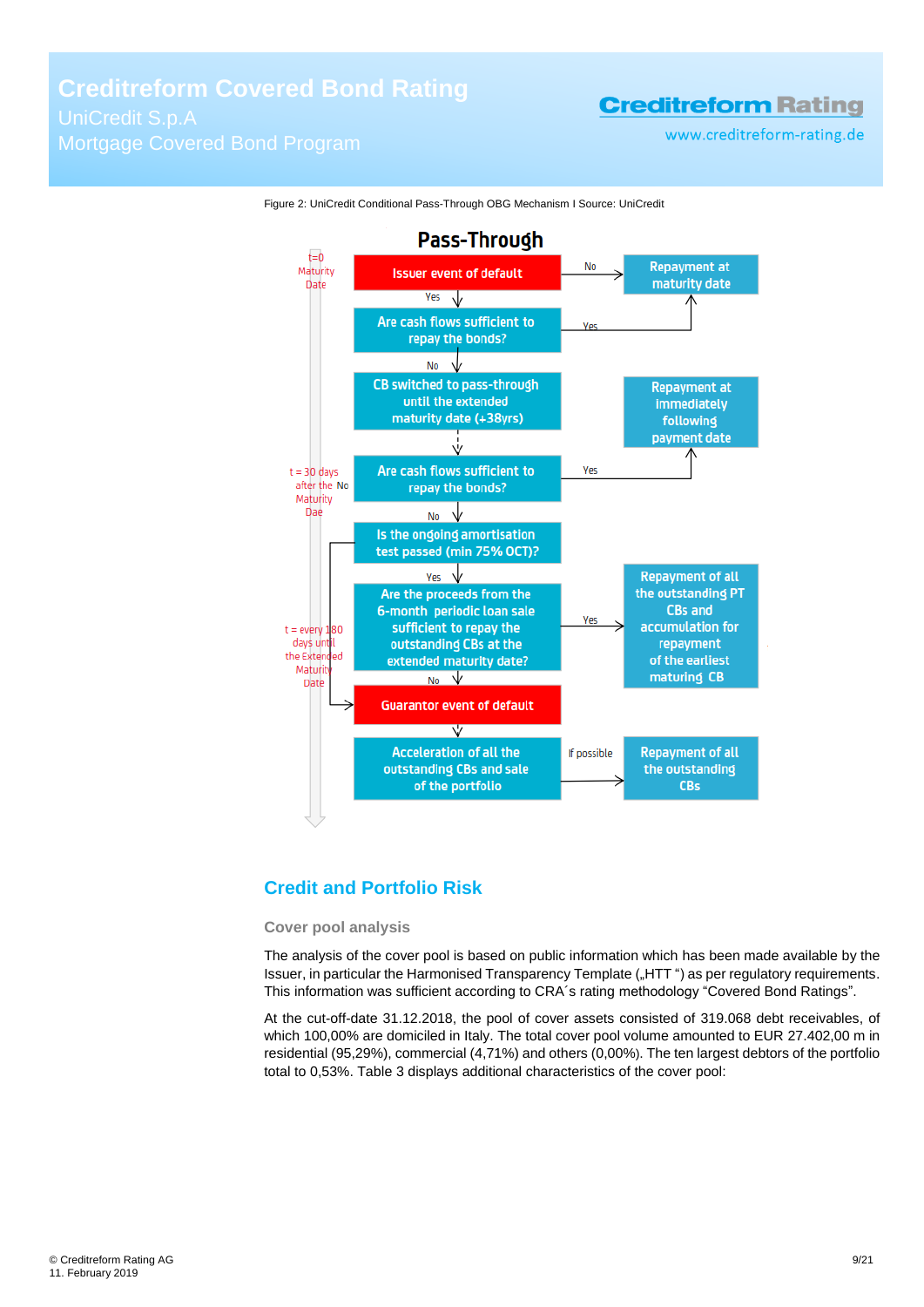www.creditreform-rating.de

<span id="page-9-0"></span>

| Table 3: Cover pool characteristics   Source: UniCredit |  |  |  |
|---------------------------------------------------------|--|--|--|
|---------------------------------------------------------|--|--|--|

| <b>Characteristics</b>            | <b>Value</b>    |
|-----------------------------------|-----------------|
| Cover assets                      | EUR 27.402 m.   |
| Covered bonds outstanding         | EUR 24,000 m.   |
| Substitute assets                 | EUR 2.538,00 m. |
| Cover pool composition            |                 |
| Mortgages                         | 90,74%          |
| Substitute assets                 | 9,26%           |
| Other / Derivative                | 0,00%           |
| Number of debtors                 | <b>NA</b>       |
| Mortgages Composition             |                 |
| <b>Residential</b>                | 95,29%          |
| Commercial                        | 4,71%           |
| Other                             | 0,00%           |
| Average asset value (Residential) | EUR 75,84 k.    |
| Average asset value (Commercial)  | EUR 175,90 k.   |
| Non-performing loans              | 0,01%           |
| 10 biggest debtors                | 0,53%           |
| WA seasoning                      | 76,85 Months    |
| WA maturity cover pool (WAL)      | 18,67 Years     |
| WA maturity covered bonds (WAL)   | 6.95 Years      |

We have listed an extended view of the composition of the cover pool in the appendix section "Cover pool details", with, for example, a detailed regional distribution. The following chart displays the maturity profile of the cover assets at the cut-off date 31.12.2018 (see [figure 3\)](#page-9-1):

<span id="page-9-1"></span>Figure 3: Distribution by remaining time to maturity I Source: UniCredit

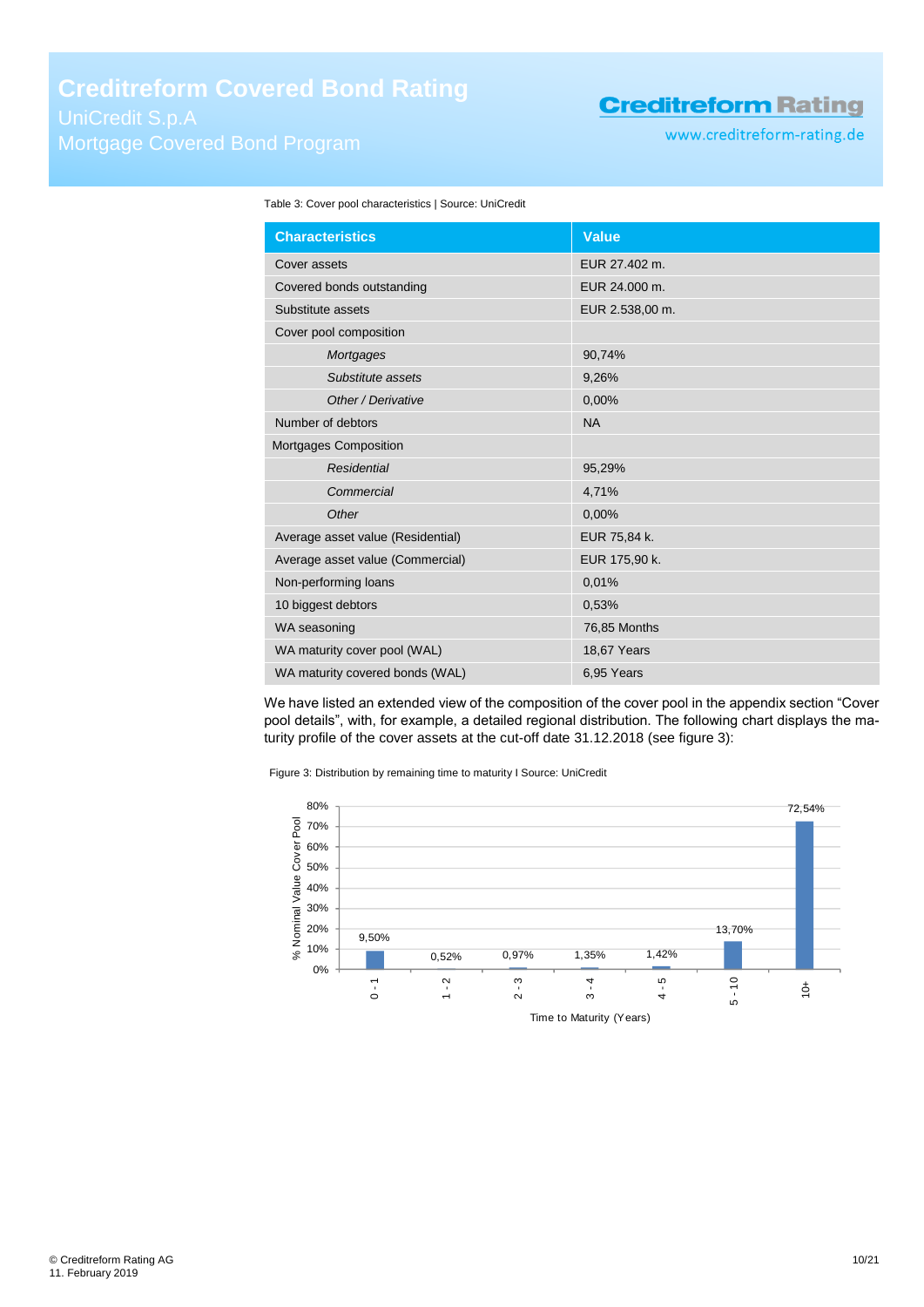<span id="page-10-1"></span>www.creditreform-rating.de

#### **Maturity profile**

The following charts present the cash flow profile of the Issuer (see [figure 4](#page-10-0) an[d figure 5\)](#page-10-1):

<span id="page-10-0"></span>

During its cash flow modelling, CRA has taken into consideration the maturity structure of cover assets and liabilities. This structure was an integral part of the cash flow analysis.

#### **Interest rate and currency risk**

This covered bond program does not use derivatives to hedge interest rate- and currency risks. In addition, the legal framework does not stipulate any obligatory stress tests to anticipate interest rate and currency discrepancies. However, all the cover pool assets and covered bonds are denominated in euros that mitigates the currency risks.

On the other hand, 64,06% of cover pool assets and 70,83% of covered bonds have floating interest rates (see Figure 6), which possess significant interest rate risks. Therefore, CRA has applied interest rate stresses on the cash flows at each rating level according to the methodology.

Table 4: Program distribution by currency | Source: UniCredit

| <b>Currency</b> | <b>Volume</b> | Share (%) |
|-----------------|---------------|-----------|
| Cover Pool      |               |           |
| <b>EUR</b>      | EUR 27,402 m  | 100,00%   |
| Cover Bond      |               |           |
| <b>EUR</b>      | EUR 24,000 m  | 100,00%   |

#### Figure 6 shows the types of interest rate used in this program



Figure 6: Type of interest rate | Source: UniCredit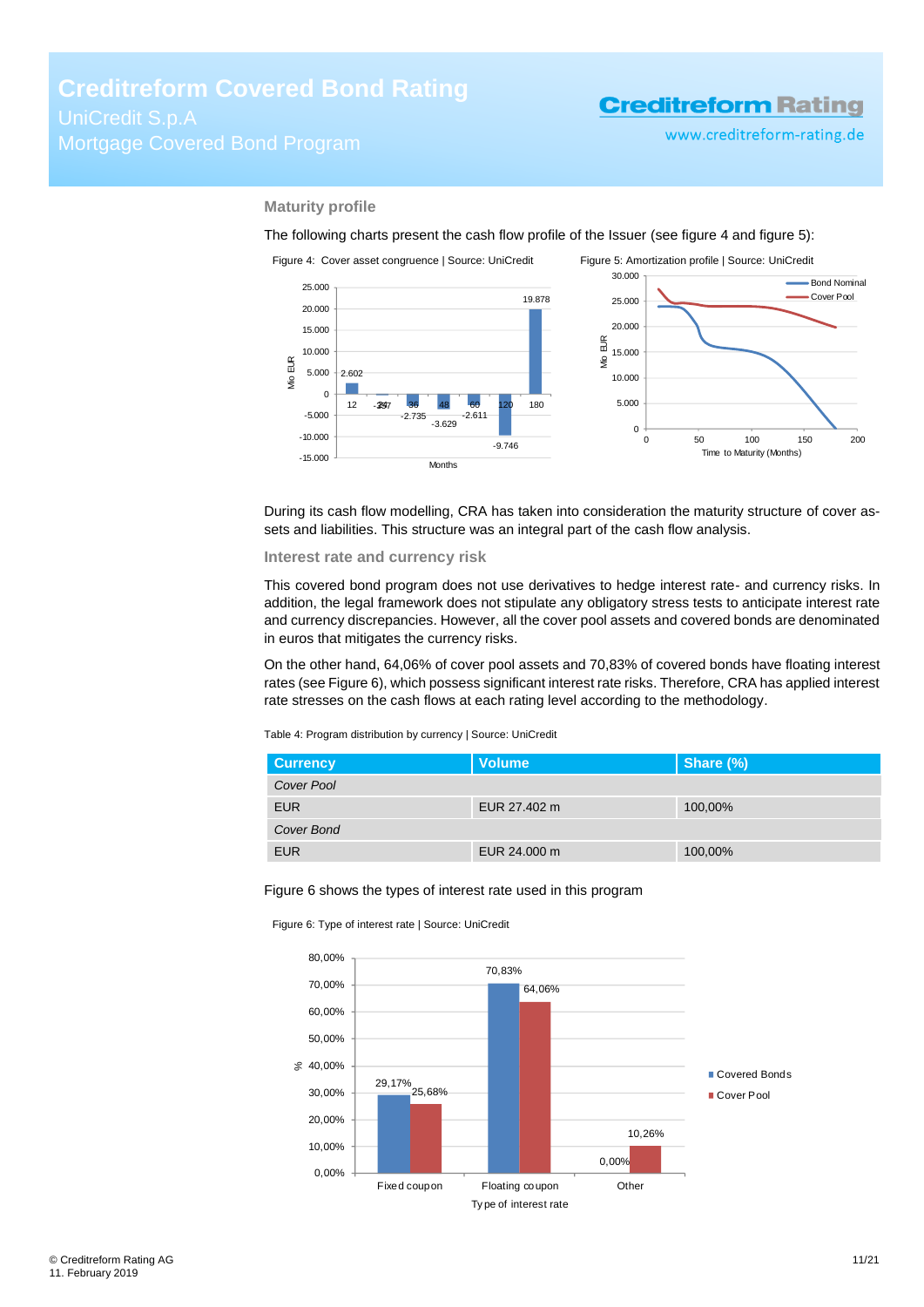#### **Credit Risk**

The credit risk assessment for Mortgage Covered Bond have been determined in accordance with CRA rating methodology for Covered Bonds by means of historical data and particular parameters from the Covered Bonds.

Due to the high granularity of mortgage pools we have characterized these portfolios as big enough and with a homogeneous composition i.e. ("Large Homogeneous Portfolio", LHP). Furthermore under that premise we have assumed that it is possible to derive a loss distribution. CRA has used the historical issuer's NPL ratio to derivate a conservative default rate proxy for the approximation through the LHP distribution. For the UniCredit it has been assumed an expected default rate of 4,50% for the LHP. Furthermore CRA has considered a 15,00% correlation to define the LHP distribution[. Table 5](#page-11-1) disclosed the expected default rate for each relevant rating level.

In order to derive recovery and loss-severity base case assumption CRA has used historical data from mortgage price indexes. To determine loan-level recovery assumptions the resulting stressed recoveries assumptions were compared with the portfolio's existing loan-to-value ratios (LTVs).

Based on the default rates and taking into account the recovery assumptions, the following loss assumptions were determined for the current cover pool (se[e Table 5\)](#page-11-1)

<span id="page-11-1"></span>

| Table 5: Cover Pool Base case assumptions   Source: CRA |  |
|---------------------------------------------------------|--|
|                                                         |  |

| <b>Rating</b> | Default Rate (%) | <b>Recoveries (%)</b> | <b>Expected Loss (%)</b> |
|---------------|------------------|-----------------------|--------------------------|
| BBB+          | 51,75%           | 46.49%                | 27,69%                   |
| <b>BBB</b>    | 50.85%           | 48.38%                | 26.25%                   |
| BBB-          | 49.54%           | 51,17%                | 24.19%                   |
| $BB+$         | 47.38%           | 56.28%                | 20,72%                   |
| <b>BB</b>     | 44,88%           | 62,87%                | 16,67%                   |
| BB-           | 42.03%           | 71.27%                | 12.08%                   |
| $B+$          | 39,52%           | 77,73%                | 8,80%                    |

### <span id="page-11-0"></span>**Cash-Flow Analysis**

#### **Model Assumptions**

Based on public information and using the base case loss assumptions, we implement a scenariobased cash flow model. This model aims to test the ability of the structure to service all covered bonds according to their payment profile in diverse stress scenarios. The CRA cash flow analysis assumes that the Issuer has defaulted, i.e. all obligations will be met using cash flows from the cover pool assets only. We also assume that no additional assets will be added to the cover pool during the wind-down phase.

This covered bond program issues covered bonds in the form of conditional pass through maturity structure, i.e. a final repayment with up to 38 years extension optionality at the end of the term. During its cash-flow analysis, CRA assumes that the covered bonds become pass-through and the legal maturities of the bonds are extended until the above-mentioned period.

#### *Asset-Sale Discount*

For Short-term liquidity needs or liquidity needs due to asset-liability mismatches, the guarantor may sell a random part of the cover assets in every six months if only sale proceeds are sufficient to redeem the relevant pass-through cover bonds without incurring a loss. During its cash-flow analysis, CRA, therefore, assumes that no fire sale of the cover assets takes place during the pass-through phase.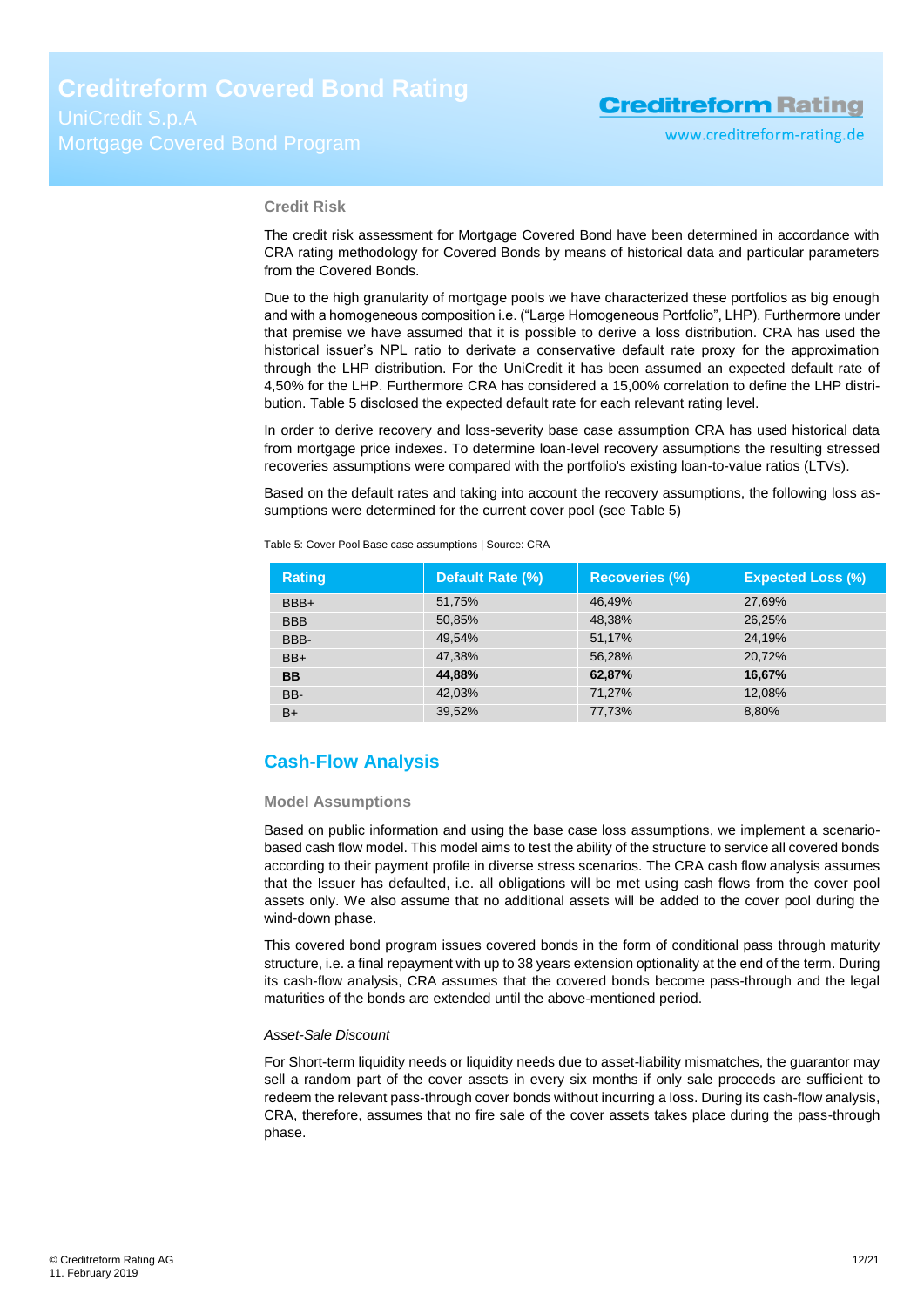#### *Yield Spread*

Since cover assets often have a positive yield spread against the covered bonds issued, CRA uses available public information (i.e. issuers' annual accounts) to size this assumed spread ("Yield Spread") (see [table 6\)](#page-12-0):

<span id="page-12-0"></span>Table 6: Cash-Flow Model assumptions | Source: CRA

| <b>Rating level</b> | <b>Asset-Sale Discount</b> | <b>Yield Spread</b> |
|---------------------|----------------------------|---------------------|
| BBB+                | 0,00%                      | 0,99%               |
| <b>BBB</b>          | 0,00%                      | 1,01%               |
| BBB-                | 0,00%                      | 1,04%               |
| $BB+$               | 0,00%                      | 1,06%               |
| <b>BB</b>           | 0,00%                      | 1,09%               |
| BB-                 | 0,00%                      | 1,12%               |
| $B+$                | 0,00%                      | 1,15%               |

#### **Rating Scenarios**

Scenarios that have been tested in our cash flow model rely on the variation of several central input parameters, such as:

- Portfolio composition (diversification, concentration, granularity)
- Probability of default of cover assets
- Correlations of cover assets and systematic risk factors
- Recoveries
- Maturity profile of covered bonds and cover assets (ALM)

Within a **BB** rating scenario, the cash flow model showed that obligations can be paid fully and in a timely manner. In total, the cash flow analysis revealed that the portfolio, given all information available as of 31.12.2018, could be sufficient to repay bond nominal capital notwithstanding the occurrence of any extraordinary events. On this basis, the rating of the cover pool within our covered bond program rating has been set at BB.

#### **Overcollateralization Break-Even Analysis**

CRA also performed a break-even OC analysis. Such OC levels should bear the corresponding losses for a given rating scenario. Main drivers of the analysis are:

- ALM
- Loss level
- Interest rate spreads
- Foreign currency mismatches
- Recoveries.

Performing the break-even OC analysis, we took rating-level specific stressed outcomes into account. Based on these analyses, the maximum OC required for each relevant rating level during the whole period has been presented in [Table 7.](#page-12-1)

<span id="page-12-1"></span>Table 7: Breakeven Analysis | Source: CRA

| <b>Rating Level</b> | <b>Breakeven OC</b> |
|---------------------|---------------------|
| BBB+                | 26,74%              |
| <b>BBB</b>          | 24,71%              |
| BBB-                | 21,98%              |
| $BB+$               | 17,69%              |
| <b>BB</b>           | 12,99%              |
| BB-                 | 7,97%               |
| $B+$                | 7,53%               |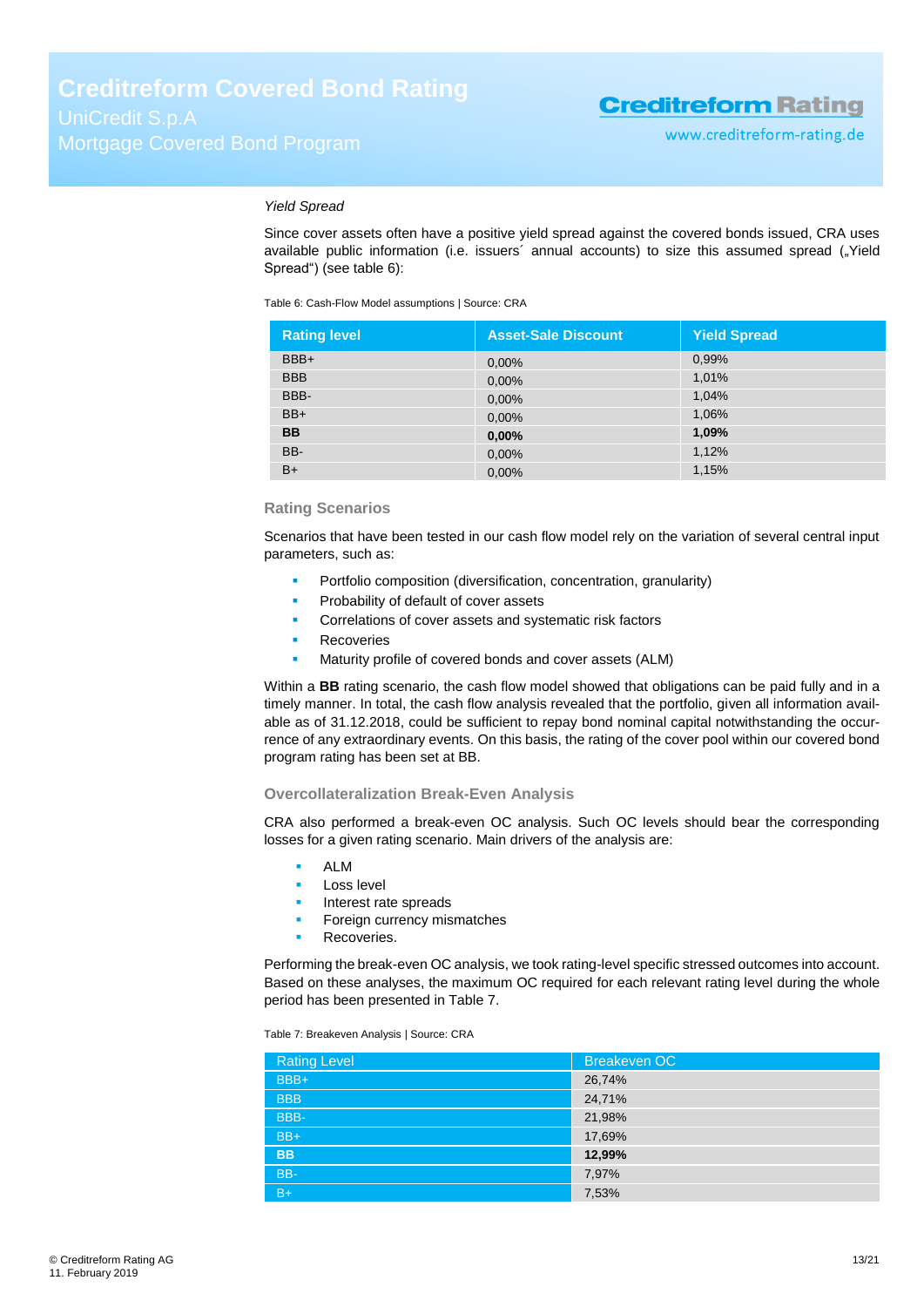#### **Sensitivity Analysis**

CRA also evaluates the sensitivity of the structure and program with respect to important input parameters. In particular, the following factors have been varied:

- Credit quality of cover assets
- Recoveries

The following table presents the rating impact of a decline in recoveries and an increase in the credit risk of single debtors. Starting from the best-case, which is represented by our base case assumptions, the analysis reveals the sensitivity of the rating with respect to recovery rates and credit risk. The worst-case scenario, in which we reduce recoveries by 50% and increase credit risk by 50%, the impact can be seen by a change in the implied rating. Based on the base case, there is a high sensitivity of rating in terms of decreased recovery rates and increased defaults (rating reduced by up to 4 notches). In the worst-case scenario, i.e. a 50% decrease in the base case assumptions leads to a reduction in the base-case rating by 6 notches (see [Table 8\)](#page-13-0):

<span id="page-13-0"></span>

| Table 8: Covered Bond Program Sensitivity: Credit Quality und Recovery Rates   Source: CRA |  |  |
|--------------------------------------------------------------------------------------------|--|--|
|--------------------------------------------------------------------------------------------|--|--|

| Recovery<br><b>Defaults</b> | Base Case | $-25%$ | $-50%$     |
|-----------------------------|-----------|--------|------------|
| <b>Base Case</b>            | <b>BB</b> | $B+$   | B-         |
| $+25%$                      | BB-       | в      | <b>CCC</b> |
| $+50%$                      | BB-       | B-     | <b>CC</b>  |

#### **Summary Cash-Flow Analysis**

Based on public information and using the base case loss assumptions, the analysis showed that obligations can be paid in full and in a timely manner. Overall, the cash flow analysis revealed that the portfolio, given the used information, may ensure the repayment of bonds' nominal capital notwithstanding the occurrence of the presented stressed scenarios. Therefore, the rating of the cover pool within our covered bond program rating has been set at BB. This, however, did not ensure any secondary rating uplift which has been set at zero (+/- 0) notch.

### **Counterparty Risk**

**Transaction parties**

Table 9: Participant counterparties | Source: UniCredit

| <b>Role</b>         | <b>Name</b>                                                            | <b>Legal Entity Identifier</b>                                         |
|---------------------|------------------------------------------------------------------------|------------------------------------------------------------------------|
| <b>Issuer</b>       | UniCredit S.p.A.                                                       | 549300TRUWO2CD2G5692                                                   |
| Servicer            | UniCredit S.p.A.                                                       | 549300TRUWO2CD2G5692                                                   |
| <b>Account Bank</b> | UniCredit S.p.A.                                                       | 549300TRUWO2CD2G5692                                                   |
| Sponsor             | Not relevant for the issuer and/or CB pro-<br>gram at the present time | Not relevant for the issuer and/or CB pro-<br>gram at the present time |

#### **Derivatives**

No derivatives in use at present.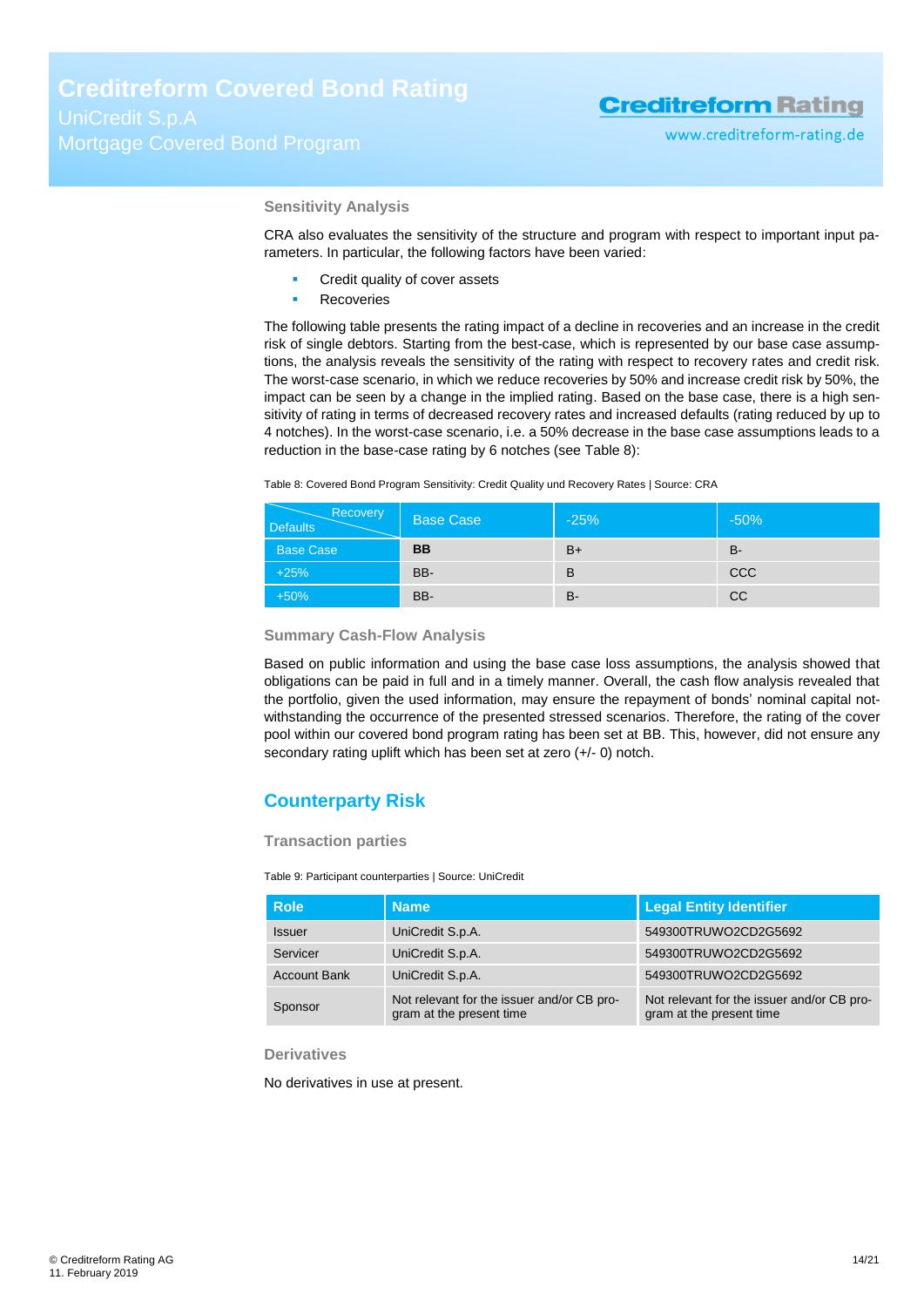www.creditreform-rating.de

#### **Commingling**

Incoming cash flows generated from the cover pool will normally be transferred to the Issuer and will be forwarded to the covered bond holders according to the payment terms and conditions. Should the issuer become bankrupt, there is a risk ("commingling risk") that funds may not be returned and commingled with the insolvency estate of the issuer. In order to avoid such risk, the legal framework for OBG stipulates that the cover assets should be isolated from the general bankruptcy estate (insolvency-free assets) and the SPV has to organize the remaining liabilities of the issuer and has to fulfil payments at the time of their original contractual maturity, while the SPV will also be appointed to enforce the rights of the covered bond holders against the issuer in the bankruptcy proceedings.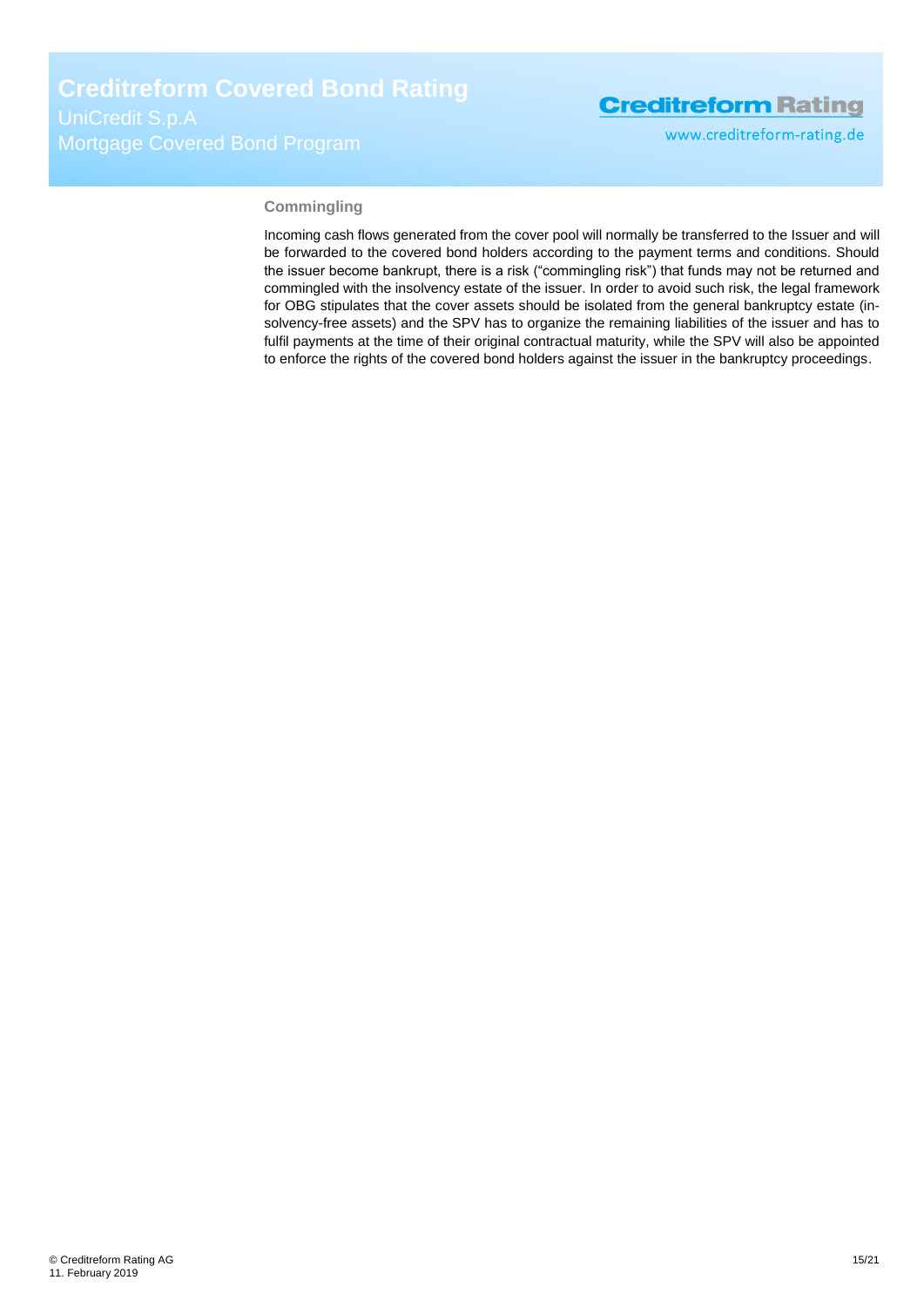# Mortgage Covered Bond Program

## **Creditreform Rating**

www.creditreform-rating.de

## <span id="page-15-0"></span>**Appendix**

**Rating History**

| Event                   | Initial Rating |  |
|-------------------------|----------------|--|
| Result                  | $A+$           |  |
| <b>Rating Date</b>      | 11.02.2019     |  |
| <b>Publication Date</b> | 25.02.2019     |  |

#### **Details Cover Pool**

Table 10: Characteristics of Cover Pool | Source: UniCredit

| <b>Characteristics</b>                       | <b>Value</b> |
|----------------------------------------------|--------------|
| <b>Cover Pool Volume</b>                     | EUR 27.402 m |
| <b>Covered Bond Outstanding</b>              | EUR 24.000 m |
| <b>Substitute Assets</b>                     | EUR 2.538 m  |
| <b>Share Derivatives</b>                     | 0,00%        |
| <b>Share Other</b>                           | 100,00%      |
| Substitute Assets breakdown by asset type    |              |
| Cash                                         | 100,00%      |
| Guaranteed by Supranational/Sovereign agency | 0,00%        |
| Central bank                                 | 0,00%        |
| <b>Credit institutions</b>                   | 0,00%        |
| Other                                        | 0,00%        |
| Substitute Assets breakdown by country       |              |
| Issuer country                               | 100,00%      |
| Eurozone                                     | 0,00%        |
| Rest European Union                          | 0,00%        |
| European Economic Area                       | 0,00%        |
| Switzerland                                  | 0,00%        |
| Australia                                    | 0,00%        |
| <b>Brazil</b>                                | 0,00%        |
| Canada                                       | 0,00%        |
| Japan                                        | 0,00%        |
| Korea                                        | 0,00%        |
| New Zealand                                  | 0,00%        |
| Singapore                                    | 0,00%        |
| US                                           | 0,00%        |
| Other                                        | 0,00%        |
| Cover Pools' Composition                     |              |
| Mortgages                                    | 90,74%       |
| <b>Total Substitution Assets</b>             | 9,26%        |
| Other / Derivatives                          | 0,00%        |
| <b>Number of Debtors</b>                     | <b>NA</b>    |
| Distribution by property use                 |              |
| Residential                                  | 95,29%       |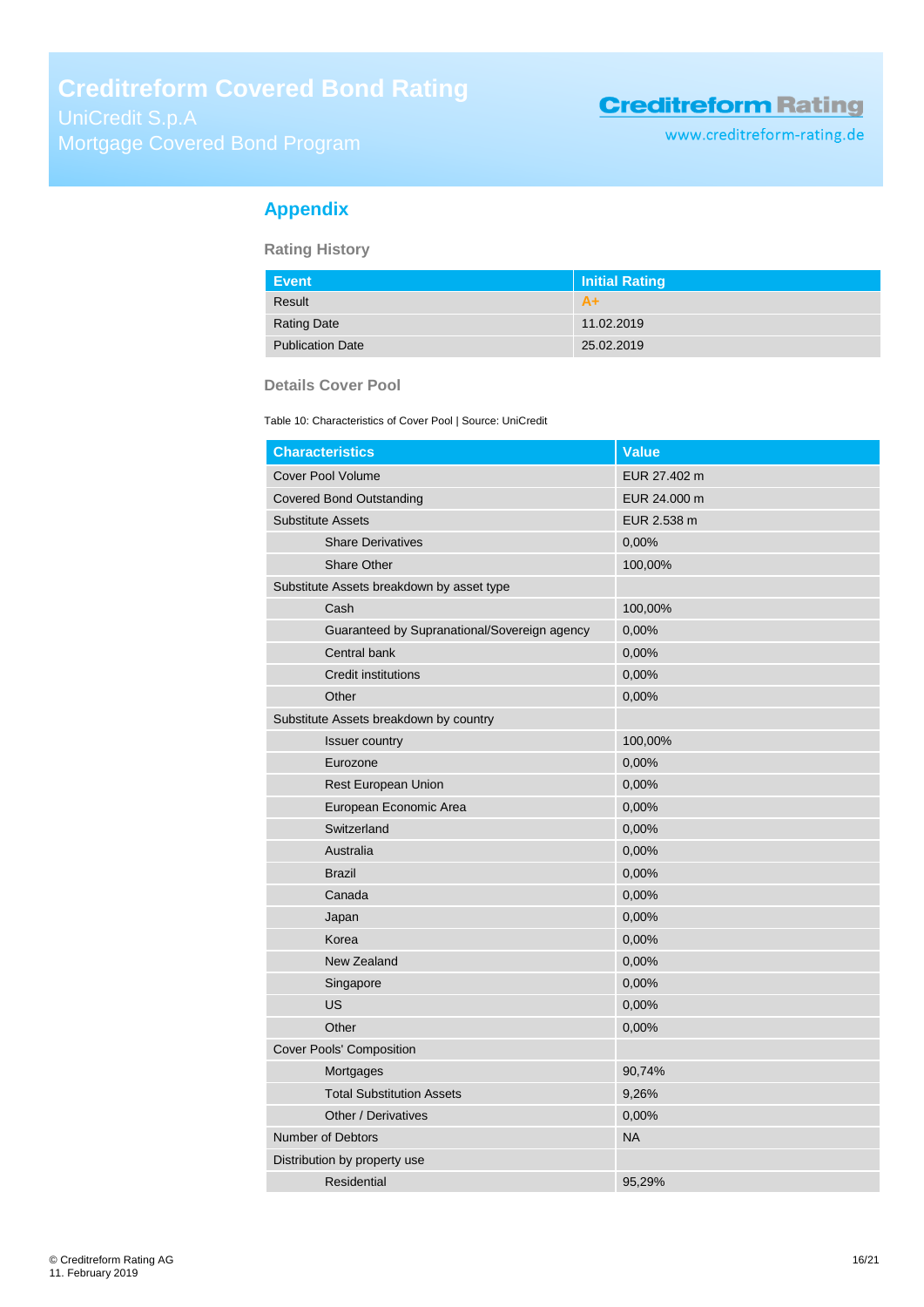## **Creditreform Covered Bond Rating**

Mortgage Covered Bond Program

## **Creditreform Rating**

www.creditreform-rating.de

| Commercial                        | 4,71%           |
|-----------------------------------|-----------------|
| Other                             | 0,00%           |
| Distribution by Residential type  |                 |
| Occupied (main home)              | 76,73%          |
| Second home                       | 23,27%          |
| Non-owner occupied                | 0,00%           |
| Agricultural                      | 0,00%           |
| Multi family                      | 0,00%           |
| Other                             | 0,00%           |
| Distribution by Commercial type   |                 |
| Retail                            | 70,66%          |
| Office                            | 7,20%           |
| Hotel                             |                 |
|                                   | 3,19%           |
| Shopping center                   | 0,00%           |
| Industry                          | 10,96%          |
| Land                              | 0,21%           |
| Other                             | 7,79%           |
| Average asset value (Residential) | 76 tEUR         |
| Average asset value (Commercial)  | <b>176 tEUR</b> |
| Share Non-Performing Loans        | 0,70%           |
| Share of 10 biggest debtors       | 0,53%           |
| WA Maturity (months)              | 203,37          |
| WAL (months)                      | 224,04          |
| Distribution by Country (%)       |                 |
| Italy                             | 100,00          |
| Distribution by Region (%)        |                 |
| <b>ABRUZZO</b>                    | 1,02            |
| <b>BASILICATA</b>                 | 0,20            |
| <b>CALABRIA</b>                   | 0,71            |
| <b>CAMPANIA</b>                   | 4,47            |
| <b>EMILIA ROMAGNA</b>             | 9,56            |
| FRIULI VENEZIA GIULIA             | 2,09            |
| LAZIO                             | 17,17           |
| <b>LIGURIA</b>                    | 2,13            |
| <b>LOMBARDIA</b>                  |                 |
|                                   | 18,88           |
| <b>MARCHE</b>                     | 1,75            |
| <b>MOLISE</b>                     | 0,28            |
| <b>PIEMONTE</b>                   | 9,15            |
| <b>PUGLIA</b>                     | 4,29            |
| SARDEGNA                          | 1,19            |
| <b>SICILIA</b>                    | 9,32            |
| <b>TOSCANA</b>                    | 4,90            |
| TRENTINO ALTO ADIGE               | 1,12            |
| <b>UMBRIA</b>                     | 2,18            |
| VALLE D'AOSTA                     | 0,21            |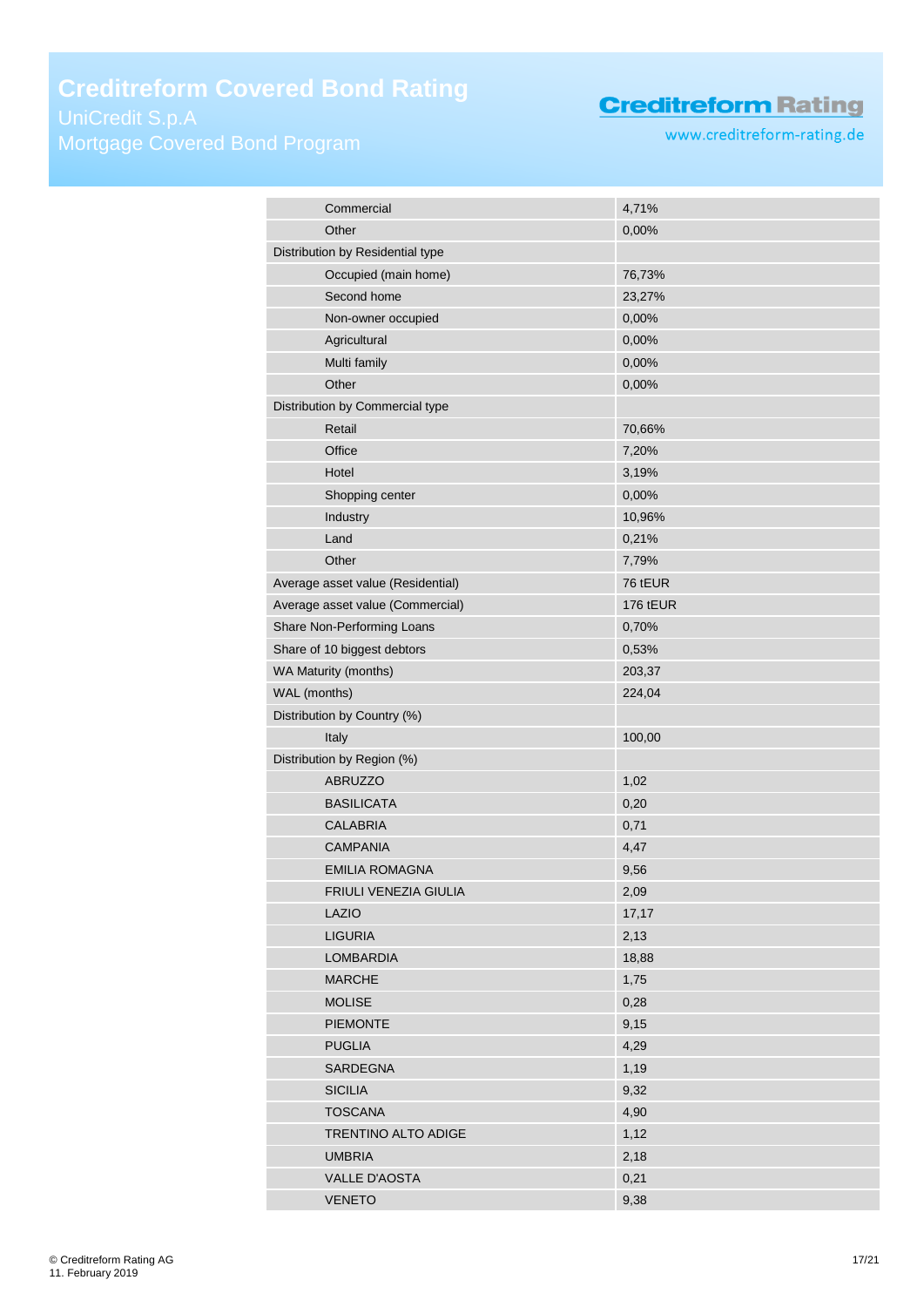## **Creditreform Covered Bond Rating**

# Mortgage Covered Bond Program

## **Creditreform Rating**

www.creditreform-rating.de



Figure 7: Arrears Distribution | Source:: UniCredit



Figure 9: Unindexed LTV breakdown - commercial pool | Source: UniCredit



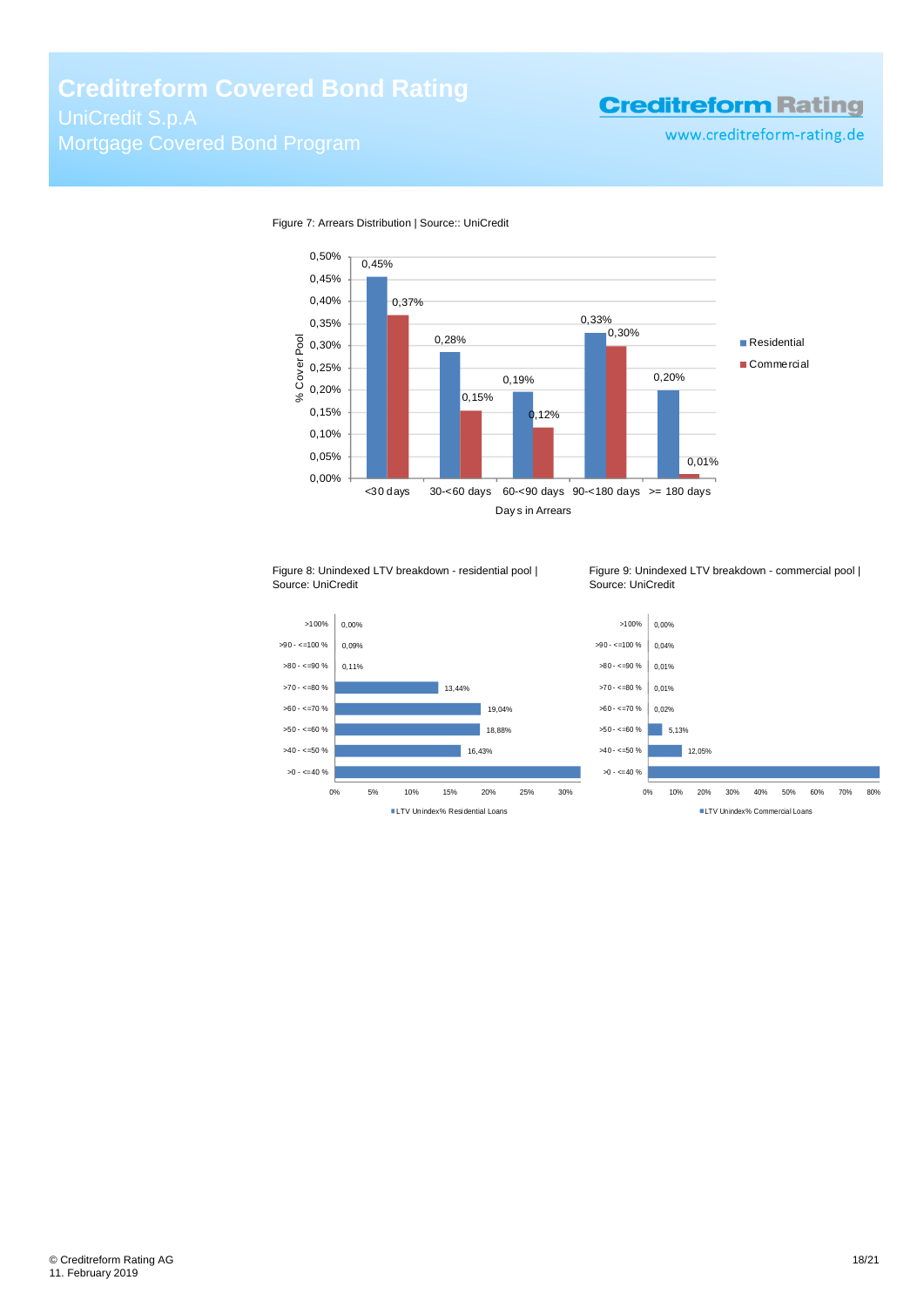www.creditreform-rating.de

#### **Key Source of Information**

#### **Documents (Date: 31.12.2018)**

#### Issuer

- Audited consolidated annual reports of UniCredit SpA (Group) 2014-2017
- Final Rating report as of 03.08.2018
- Rating file 2017
- Miscellaneous Investor Relations Information and Press releases
- Peergroup-Data and other data from the S&P Global Market Intelligence Database

Covered Bond and Cover Pool

- HTT Reporting from UniCredit S.p.A. (31.12.2018)
- Market data Mortgage Cover Bond Program.

#### **Regulatory and Legal Disclosures**

Creditreform Rating AG was neither commissioned by the rating object nor by any other third parties for the rating. The analysis took place on a voluntary basis by Creditreform Rating AG and is to be described in the regulatory sense as an unsolicited rating. The rating was conducted on the basis of Creditreform Rating´s "Covered Bond Ratings" methodology in conjunction with Creditreform`s basic document "Rating Criteria and Definitions".

The rating is based on publicly available information and internal evaluation methods for the rated bank and program. The issuer's quantitative analysis is based mainly on the latest annual accounts, interim reports, other information of the bank pertaining to investor relations, and key figures calculated by S&P Global Market Intelligence subject to a peer group analysis of 32 competing institutes. The cover pool's quantitative analysis for the rated Covered Bond Program was based on the "Harmonised Transparency Template" (HTT) published by the UniCredit SpA.

A complete description of Creditreform Rating´s rating methodologies and Creditreform`s basic document "Rating Criteria and Definitions" is published on the following internet page:

#### [www.creditreform-rating.de/](http://www.creditreform-rating.de/)en/regulatory-requirements/

This rating was carried out by analysts Edsson Rodriguez und AFM Kamruzzaman both based in Neuss/Germany. On 11.02.2019, the rating was presented to the rating committee by the analysts and adopted in a resolution.

The rating result was communicated to UniCredit SpA and the preliminary rating report was made available. The Issuer and all relevant parties examined the rating report prior to publication and were given at least one full working day to appeal the rating committee decision and provide additional information. The rating decision was not amended following this examination.

The rating is subject to one-year monitoring from the creation date (see cover sheet). Within this period, the rating can be updated. After one year at the latest, a follow-up is required to maintain the validity of the rating.

In 2011 Creditreform Rating AG was registered within the European Union according to EU Regulation 1060/2009 (CRA-Regulation). Based on the registration Creditreform Rating AG (CRA) is permitted to issue credit ratings within the EU and is bound to comply with the provisions of the CRA-Regulation.

#### **Conflict of Interests**

No conflicts of interest were identified during the rating process that might influence the analyses and judgements of the rating analysts involved or any other natural person whose services are placed at the disposal or under the control of Creditreform Rating AG and who are directly involved in credit rating activities or approving credit ratings and rating outlooks.

In the event of provision of ancillary services to the rated entity, CRA will disclose all ancillary services in the credit rating report.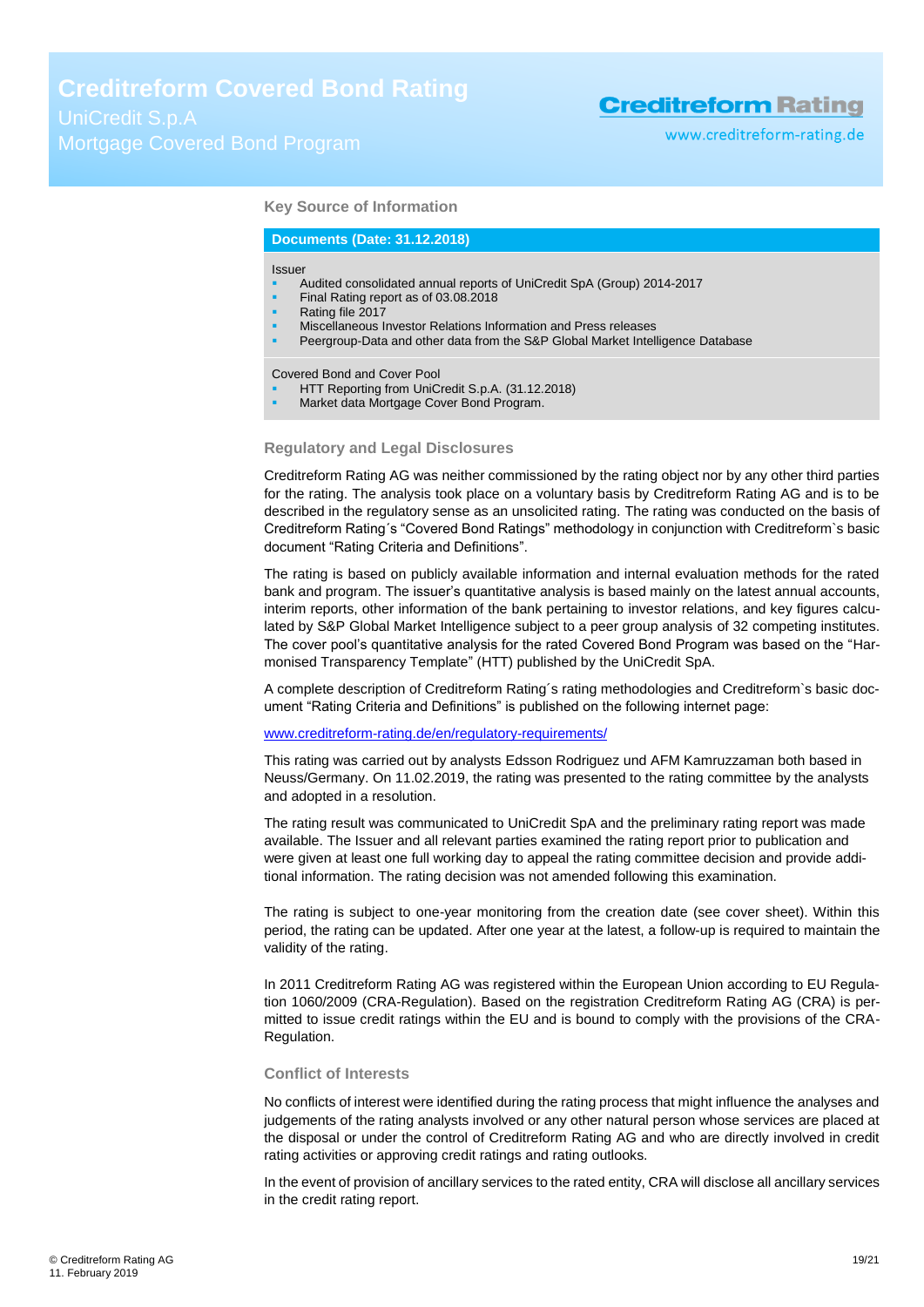**Rules on the Presentation of Credit Ratings and Rating Outlooks**

The approval of credit ratings and rating outlooks follows our internal policies and procedures. In line with our policy "Rating Committee," all credit ratings and rating outlooks are approved by a rating committee based on the principle of unanimity.

To prepare this credit rating, CRA has used following substantially material sources:

- 1. Transaction structure and participants
- 2. Transaction documents
- 3. Issuing documents

There are no other attributes and limitations of the credit rating or rating outlook other than displayed on the CRA website. Furthermore, CRA considers satisfactory the quality and extent of information available on the rated entity. In regard to the rated entity, Creditreform Rating AG regarded available historical data as sufficient.

Between the disclosure of the credit rating to the rated entity and the public disclosure no amendments were made to the credit rating.

The "Basic data" information card indicates the principal methodology or version of methodology that was used in determining the rating, with a reference to its comprehensive description.

In cases where the credit rating is based on more than one methodology, or where reference only to the principal methodology might cause investors to overlook other important aspects of the credit rating, including any significant adjustments and deviations, Creditreform Rating AG explains this fact in the credit rating and indicates how the different methodologies and other aspects are taken into account in the credit rating. This information is integrated in the credit rating report.

The meaning of each rating category, the definition of default or recovery, and any appropriate risk warning, including a sensitivity analysis of the relevant key rating assumptions, such as mathematical or correlation assumptions, accompanied by worst-case scenario credit ratings as well as best-case scenario credit ratings, are explained.

The date at which the credit rating was released for distribution for the first time and when it was last updated including any rating outlooks, is indicated clearly and prominently in the "Basic data" card as a "Rating action"; first release is indicated as "initial rating", other updates are indicated as an "update", "upgrade or downgrade", "not rated", "confirmed", "selective default" or "default".

In the case of a rating outlook, the time horizon is provided during which a change in the credit rating is expected. This information is available within "Basic data" information card.

In accordance to Article 11 (2) EU-Regulation (EC) No 1060/2009 registered or certified credit rating agency shall make available in a central repository established by ESMA information on its historical performance data, including the ratings transition frequency, and information about credit ratings issued in the past and on their changes. Requested data are available at the ESMA website: https://cerep.esma.europa.eu/cerep-web/statistics/defaults.xhtml.

An explanatory statement of the meaning of Creditreform`s default rates are available in the credit rating methodologies disclosed on the website.

#### **Disclaimer**

Any rating performed by Creditreform Rating AG is subject to the Creditreform Rating AG Code of Conduct which has been published on the web pages of Creditreform Rating AG. In this Code of Conduct, Creditreform Rating AG commits itself – systematically and with due diligence – to establish its independent and objective opinion as to the sustainability, risks and opportunities concerning the enterprise or the issue under review.

Future events are uncertain, and forecasts are necessarily based on assessments and assump-tions. This rating is therefore no statement of fact, but an opinion. For this reason, Creditreform Rating AG cannot be held liable for the consequences of decisions made on the basis of any of their ratings.